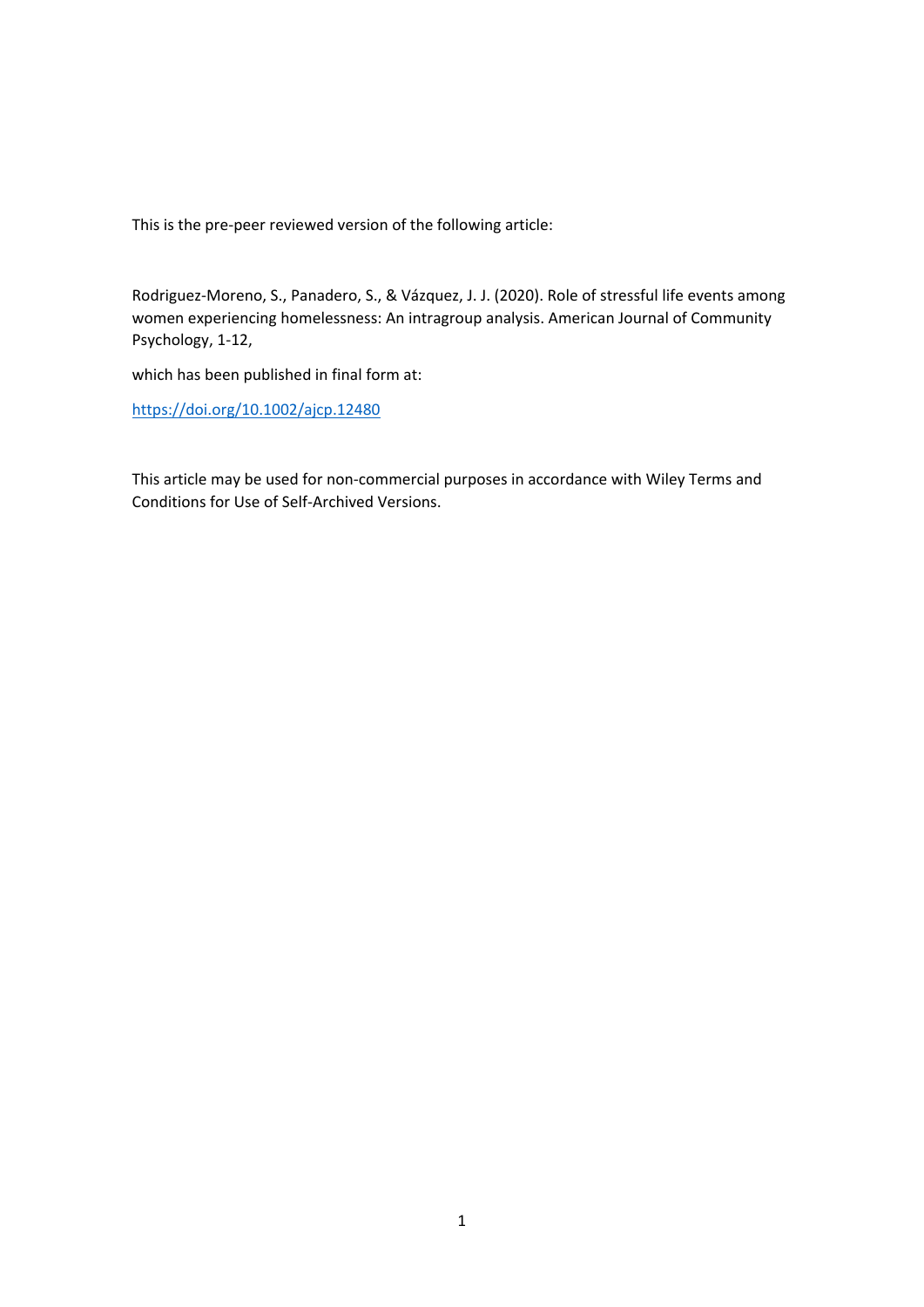# **Author's Pre-print of the article:**

# **Rodriguez-Moreno, S., Panadero, S., & Vázquez, J. J. (2020). Role of stressful life events among women experiencing homelessness: An intragroup analysis.** *American Journal of Community Psychology***, 1-12. DOI: doi.org/10.1002/ajcp.12480**

# **Copyright: © Wiley Periodicals, Inc.**

# **ROLE OF STRESSFUL LIFE EVENTS AMONG HOMELESS WOMEN: AN INTRAGROUP ANALYSIS**

Sara Rodriguez-Moreno<sup>1</sup>, Sonia Panadero<sup>1</sup> and José Juan Vázquez<sup>2</sup>

- 1. Clinical Psychology Department, School of Psychology, Complutense University of Madrid, 28223, Madrid, Spain.
- 2. Social Psychology Department. Alcala University, 28801, Alcala de Henares. Madrid, Spain.

**Corresponding author**: Sara Rodriguez-Moreno, Clinical Psychology Department, Psychology School, Complutense University of Madrid, 28223, Madrid, Spain. Email: sarairod@ucm.es

**Acknowledgments** Sara Rodriguez-Moreno is a PhD candidate at Complutense University of Madrid and this work will be part of her PhD work on mental health and psychological treatments in homeless women. The authors want to thank all women experiencing homelessness for their generosity to participate in the study.

**Funding statement**: This research was supported by the "Agencia Estatal de Investigación" of the "Ministerio de Economía, Industria y Competitividad" of Spain under Grant "FEM2012-35053 and FEM2016-75317-R" and Complutense-Santander Back grant (ref: CT17/17-CT18/17) to SRM.

**Conflicts of interest**: None of the authors have any conflict of interest.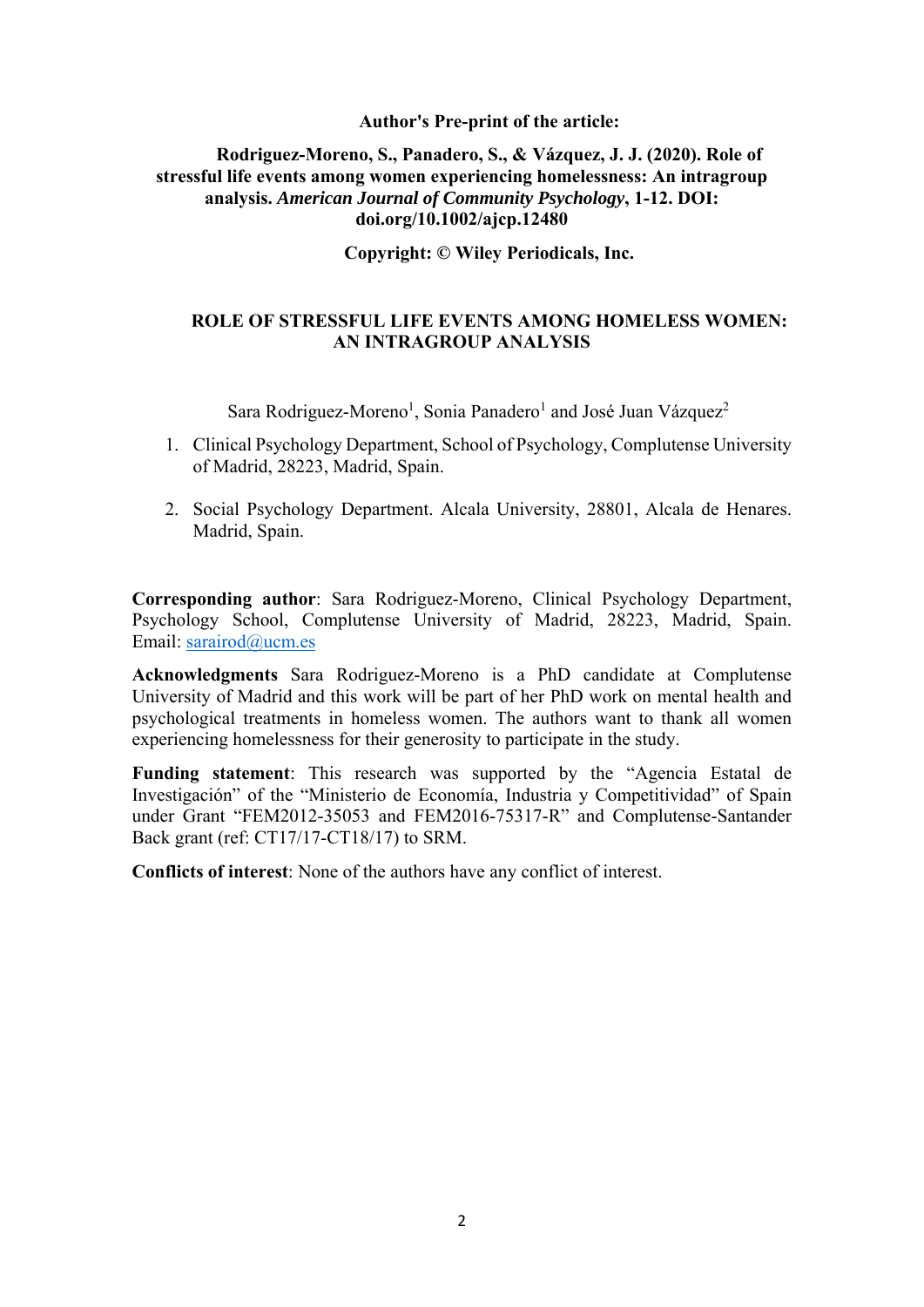#### **Abstract**

The aim of this study is to replicate the paper by Muñoz et al. (2005) using cluster and discriminant analysis in a sample of 116 homeless women. The sample was organized into different subgroups on the basis of Stressful Life Events (SLEs) experienced and to characterize the differences between the resulting subgroups in terms of their sociodemographic characteristics, homeless trajectories, physical and mental health, and social support. The results suggest that the three-cluster solution was theoretically and structurally meaningful: 1) the "Shorter homelessness trajectories and best functioning" subgroup was characterized by low levels of SLEs, a shorter homeless trajectory, lower prevalence of physical and mental health problems and lower rates of alcohol and substances consumption; 2) the "Early onset of homelessness and rapid deterioration" subgroup was characterized by a higher prevalence of childhood and adolescence SLEs, an early onset of homelessness and greater chronification, mental health problems and alcohol consumption; and 3) the "Revolving door to homelessness and late deterioration" subgroup was mainly characterized by a higher prevalence of typically adulthood SLEs, as well as some women-specific SLEs, a greater number of homeless situation, physical health problems, disabilities and substance abuse. Increased knowledge about the different subgroups and trajectories of homeless women, as well as their specific characteristics and needs, will help us to design social services and policies sensitive to all these differences.

**Keywords**: homelessness, homeless women, stressful life events, cluster analysis, subgroups.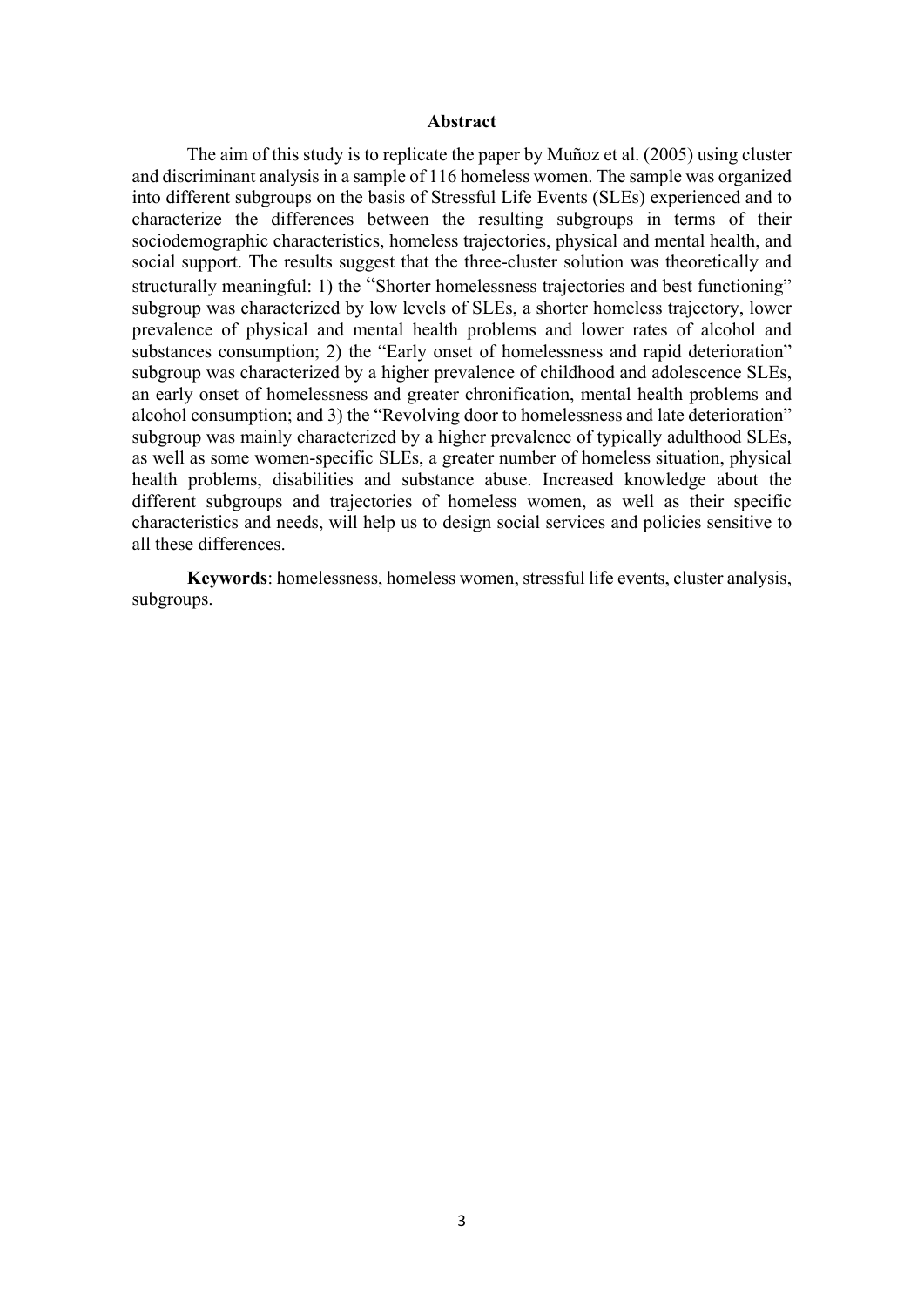# **Introduction**

The first of the United Nations Sustainable Development Goals (SDGs) aims to end poverty in all its forms everywhere. Homelessness is the extreme form of poverty and social exclusion in developed countries (Mayock & Bretherton, 2016). In order to better understand this phenomenon, several studies have analyzed the individual factors that contribute to homelessness, including mental disorder, substance abuse, disabilities, health problems, income shocks, social support and lack of economic resources, among others (Blow et al., 2004; Susser et al., 1991).

 One of the main factors contributing to homelessness is the experience of Stressful Life Events (SLEs), episodes that play a key role in one´s life and that frequently mean significant changes to the person involved (Vazquez et al., 2005). Over the decades, different studies have examined this relationship and reported high SLE rates throughout the lives of homeless people (Muñoz et al., 1999; Padgett et al., 2012; Rodriguez-Moreno et al., unpublished<sup>1</sup>). Furthermore, these events play a fundamental role in originating and maintaining situations of homelessness (Muñoz et al., 1999; Vázquez et al., 2019).

Several studies to date have found a high prevalence of stressful life events in childhood (Stein et al., 2002; Tam et al., 2003). These events included parents with alcohol or drugs problems, mothers abused by partners, own experiences of abuse, running away from home and dropping out of school. Furthermore, some childhood events such as family disorganization (Shelton et al., 2009) childhood abuse and lack of parental care (Herman et al., 1997), adverse childhood experiences (Montgomery et al., 2013) and parental substance abuse (Bassuk et al., 1997) are associated with homelessness in adulthood. In addition, the homeless also experience a high number of SLEs in adulthood, including physical or sexual violence, jail sentences, assault or robbery (Stein et al., 2002; Vázquez, & Muñoz, 2001), emigration from their homeland, serious illness, injury or accident, and mental illness, among others (Rodriguez-Moreno et al., unpublished).

There is a close relationship between homelessness and mental illness (Chambers et al., 2014). Epidemiological data show mental health problems are more prevalent among homeless people than the general population (Lebrun-Harris et al., 2013). But homelessness is not only related to mental health problems, but also to other risk factors such as social isolation and substance abuse (D'Amore et al., 2001). In addition, traumatic events and the stress produced by the homeless situation aggravate the symptoms of mental health problems, thereby increasing the vulnerability of the homeless and leading to the emergence of other risk factors (Castellow et al., 2015; Rayburn et al., 2005). Other research has also highlighted the role that substance abuse, social support and physical health play in SLEs among the homeless (Muñoz et al., 2005). As far as homeless trajectories are concerned, Roca et al. (2019) also found that experiencing SLEs has a direct impact on the effect on the chronification of homelessness (the so-called "revolving door to homelessness"), while Brown et al. (2016) found that there is an inverse correlation between the age at which the individual becomes homeless and the number of events experienced.

Current evidence suggests that homeless women are especially vulnerable to mental health problems and SLEs (Duke & Searby, 2019; Vázquez & Panadero, 2019). Firstly, homeless women experience different types of SLEs with respect to their male

<sup>&</sup>lt;sup>1</sup> Available upon request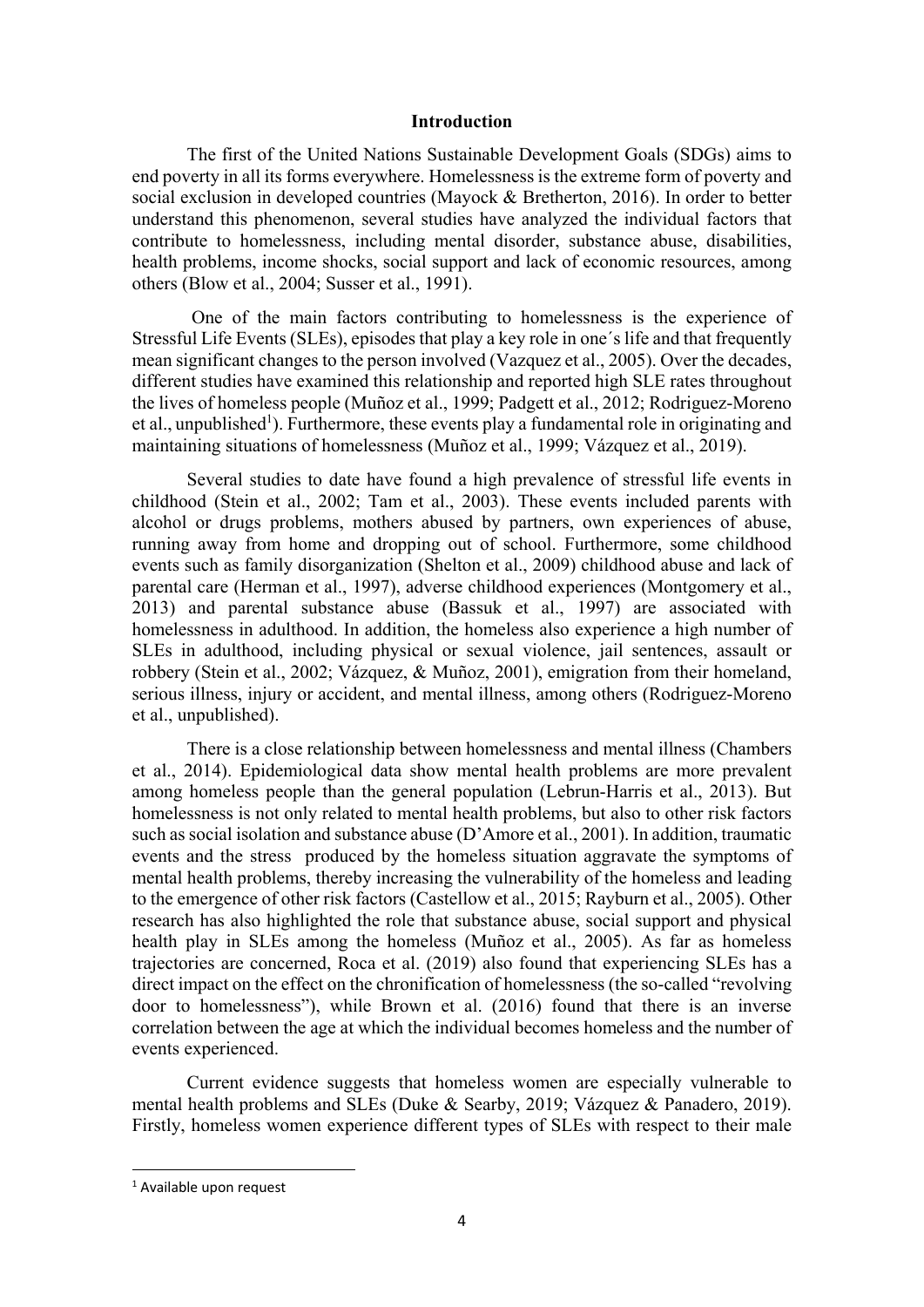counterparts**:** men tend to suffer more SLEs related to legal problems and substance abuse, while women tend to experience more abuse (sexual, physical and psychological), partner violence and psychiatric hospitalization (Hatch & Dohrenwend, 2007; Rodriguez-Moreno et al., unpublished; Zugazaga, 2004). Furthermore, family and financial pressures related to domestic violence make the situation of homeless women even more complex (Kirkman et al., 2015). Secondly, researchers in the field have shown how homeless women are more liable to processes of victimization and idiosyncratic mental health problems that men in the same situation (Tsai et al., 2015). For instance, homeless women have shown a higher likelihood of experiencing traumatic events and higher rates of posttraumatic stress symptoms than their male counterparts (Tsai et al., 2014). In view of all these findings, as authors have highlighted, there is a need to conduct specific research into the plight and needs of homeless women (Duke & Searby, 2019; Zugazaga, 2004), paying special attention to the role of SLEs in the equation.

The strategy of using multivariate procedures and cluster analysis to classify the homeless population into different subgroups have been widely used in the literature to identify the specific needs, characteristics and trajectories (e.g. Cronley et al., 2018; Waldron et al., 2019), which is essential for planning programs addressing the specific needs of each subgroup. In a pioneering study, Muñoz et al. (2005) used multivariate statistics to analyze the individual differences in SLEs in a representative sample of homeless people in Madrid city (Spain), including a comprehensive list of all homeless shelters in the city together with a "S-night" survey to identify those homeless individuals who were excluded from the multicenter sampling (e.g., homeless sleeping on the street and not using the shelters). They found that the homeless sample could be organized into three subgroups or clusters based on their SLEs: the first subgroup was characterized by economic problems (48.82%); the second by health problems, alcohol abuse, and the death of the parents (31.50%); and the third by a greater number of childhood SLEs and alcohol abuse (19.68%).

Taking into account the high vulnerability of homeless women and the huge quantitative and qualitative differences between homeless men and women in terms of SLEs (Rodriguez-Moreno et al., unpublished), we decided to carried out a similar study focused exclusively on homeless women. Furthermore, the Muñoz et al. (2005) study included a proportion of homeless women smaller than men. In fact, the latest Comprehensive National Strategy for Homeless People in Spain emphasizes the need to make homeless women more visible, trying to respond specifically to their needs (Ministry of health, social services and equality, 2016). Moreover, given the ongoing replication crisis in psychological science (Maxwell et al., 2015) replication studies are necessary to develop a cumulative science of the homeless characteristics and needs, which in turn is crucial for the design of interventions and social policies based on the empirical).

The present study has three main objectives: 1) to organize the sample of homeless women into different subgroups on the basis of their SLEs and to determine whether SLEs predict group membership; 2) to analyze whether there are significant differences among the homeless women in the different SLE clusters in terms of sociodemographic, homeless trajectory, physical and mental health, and social support variables; and 3) to replicate these results with the three subgroups identified by Muñoz et al. (2005).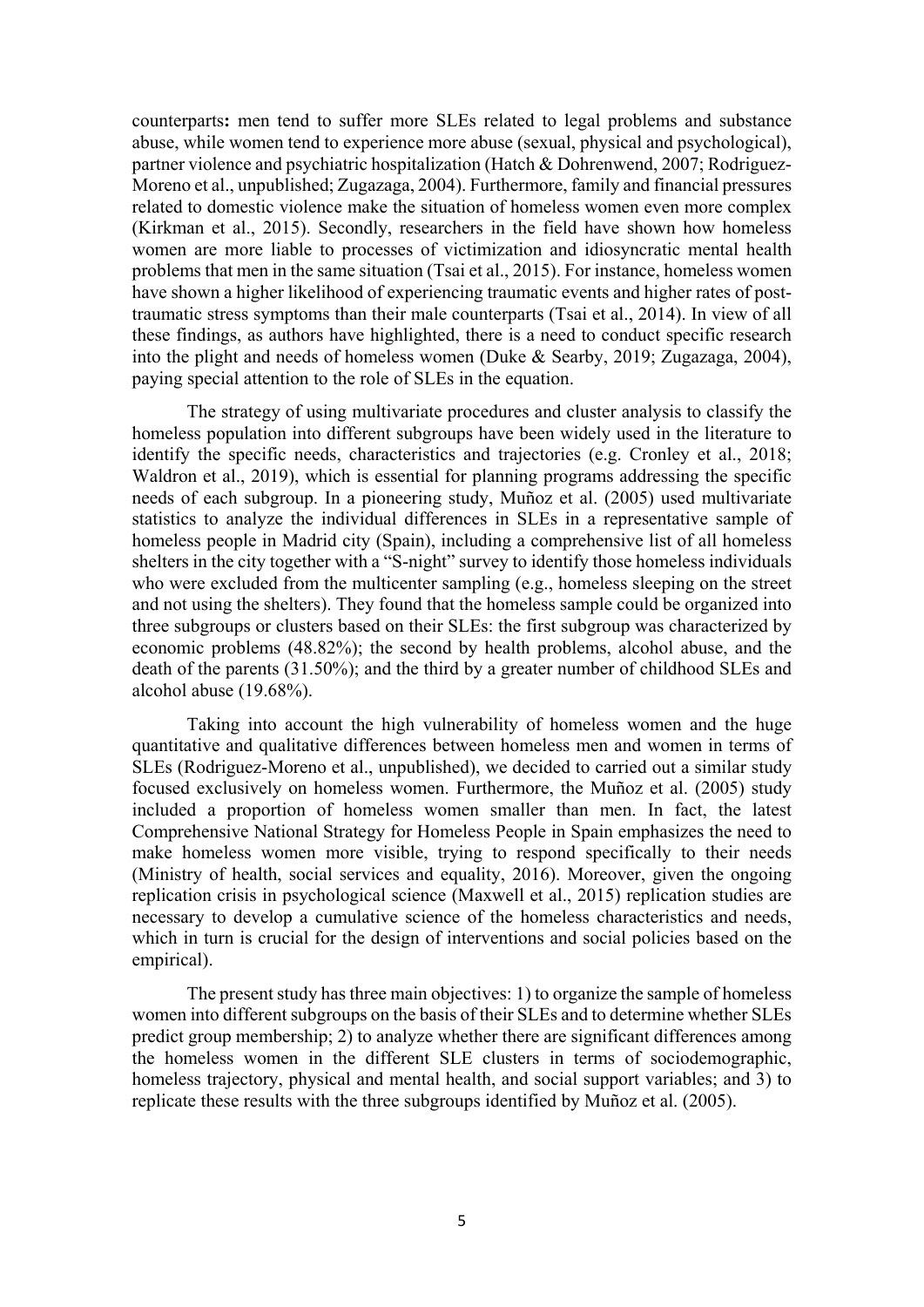#### **Method**

# **Participants**

A sample of 136 homeless women in the city of Madrid (Spain) participated in this study; complete data for the study variables were available for 116 of them. All the participants were adults and had spent the night before the interview in a shelter or supervised accommodations for the homeless, in the street, or in other places not initially designed for sleeping (abandoned buildings, basements, etc.). The inclusion criteria were as follows: 1) being a woman; 2) being older than 18; 3) providing informed consent; and 4) being able to understand the interview in Spanish or English. The exclusion criterion was not being able to complete the evaluation due to cognitive impairments or the effects of drugs or alcohol during the interview.

The sample size was determined by using a classical sample size formula, including information on the population size, the confidence level, population variance and sampling error. According to the homeless people count, there were around 400 homeless women in Madrid (Madrid City Council, 2010), so our sample of 136 homeless women represents 34% of the population.

The participants' mean age was 45.5 (*SD*=11.37). They were mainly Spanish (65.4%), single (60.3%), some (21.3%) had not completed primary education, and almost all (90.4%) were unemployed. Missing values analysis showed that there was only 1.8% of overall missing values at item-level. Due to the traumatic content of the items on the Stressful Live Events scale, the answer option "Don´t know / No reply" was offered for ethical reasons, which gave rise to the missing values. Furthermore, a diagnosis of the random pattern of the missing data carried out using the Little MCAR test ( $\chi^2$  (914) = 999.45,  $p > .01$ ) concluded that the missing data were completely random.

#### **Measures**

In order to guarantee the homogeneity of the data collected and to overcome any possible problems derived from the reading and writing skills of the sample (sometimes due to language problems), a structured interview was carried out. The full structured interview lasted between 45 and 60 minutes. Information was gathered for a wide range of variables: sociodemographic factors, living conditions, stressful life events, physical and mental health, well-being and social support.

*Sociodemographic factors and trajectories of homelessness:* The interview contained some questions about trajectories of homelessness. These included age at which homelessness become, total time homelessness and number of homelessness times. A question touching on aporophobia was also included: "Since you have been homeless, have you felt discriminated against for this reason?".

*Stressful Life Events:* An adapted version of the *List of stressful life events for groups in social exclusion* (L-SVE) (Panadero et al., 2018) was used consisting of a list of 47 dichotomous events (yes/no) in childhood/adolescence and life-long events. Furthermore, for this study we added 8 items related to women-specific SLEs (e.g. SLEs related to maternity, abortion or being a single mother, among others). Therefore, there were a total of 55 items. A detailed list of the L-SVE used in this study is attached in Supplementary Materials (Supplementary Table 1 and 2).

*Health:* Our study used the Spanish validation of the short version of GHQ-28 (GHQ-28; Goldberg & Hillier, 1979; Lobo et al., 1986). GHQ-28 is a widely used self-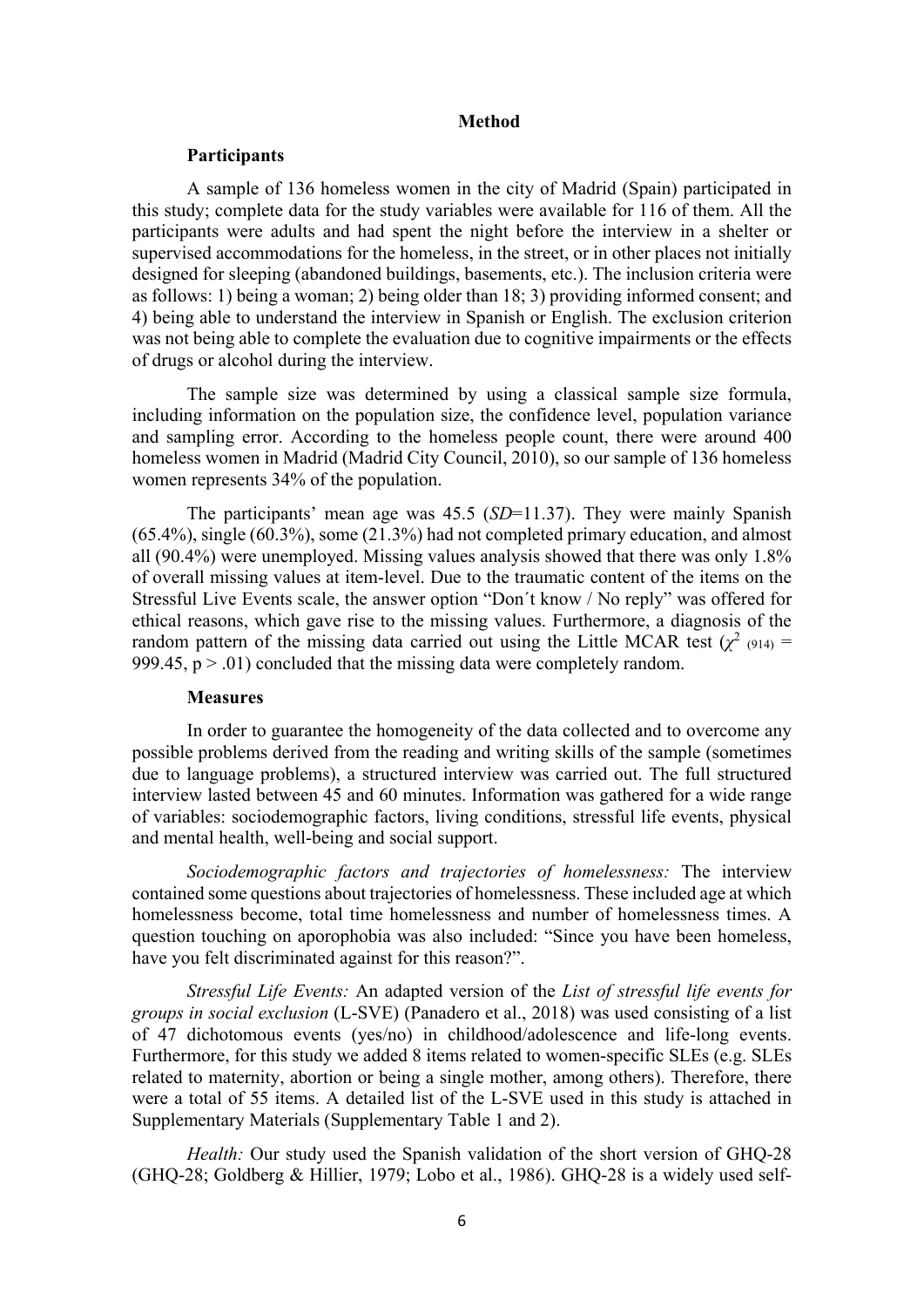reporting measure for assessing psychiatric morbidity during the last month and is made up of four factors: somatic symptoms, anxiety symptoms (including insomnia), social dysfunction and depression symptoms. Furthermore, other questions about previous health problems, disabilities (physical, sensory and mental), hospitalizations, mental health problems and subjective health perceptions were included.

*Alcohol and substance consumption:* The Alcohol Use Disorders Identification Test (AUDIT) was used to assess excessive alcohol consumption (Saunders et al., 1993; Spanish adaptation, Rubio et al., 1998). AUDIT consists of 10 questions about the level of consumption, symptoms of dependence and alcohol-related consequences. We also applied the Drug Abuse Screening Test (DAST-10) to analyze substance consumption (Skinner, 1982; Spanish adaptation, Pérez et al., 2010). DAST-10 is a 10 item selfreporting measure with dichotomous response items (yes/no). Furthermore, a question about polydrug use was included to analyze the number of substances consumed in the last month.

*Social Support:* Inspired by the Course of Homelessness Study Questionnaire (Koegel et al., 1995) and the Social Support Questionnaire (SSQ) (Sarason et al., 1987), nine questions about social support were included in the interview relating to: the existence of significant relationships (family members, friends, and partner), satisfaction levels and the presence of feelings of loneliness and abandonment.

# **Procedure**

The homeless women were contacted in shelters for the homeless, in other facilities providing care for this group (e.g. temporary resources for the winter), and on the street. The structured interview was carried out by a specialized team of interviewers trained in dealing with people in situations of social exclusion. After the aims and the confidentiality of the study were explained (i.e. all the interviews were conducted voluntarily and anonymously), the participants were asked for their informed consent and the interviewer confirmed their compliance with the inclusion and exclusion criteria. In order to ensure confidentiality and anonymity, the interviews were conducted in private places: offices lent by the shelters, places away from crowds in the street, bedrooms, etc.

# **Data Analysis**

Following the procedure of Muñoz et al. (2005) and Hair et al. (2014) recommendations, the analyses were conducted in three successive steps.

Firstly, a non-hierarchical cluster analysis (i.e. k-means) was carried out to classify the homeless women on the basis of their SLEs and to test whether the 3-cluster structure found in Muñoz et al. (2005) was replicated in our sample of women. The different SLEs were used as dummy variables in the analysis (i.e. SLE absence [0] or presence [1]), employing a maximum of ten iterations and zero as convergence criteria. Three criteria were used to validate whether the right number of clusters had been extracted: a) the achievement of stability between clusters before ten iterations; b) the classification of a sufficient number of cases in each cluster; and c) the performance of a one-way ANOVA using the cluster membership variable to analyze the post-hoc matching between clusters for each SLE in the model.

Secondly, discriminant analysis was conducted to estimate the probability of cluster membership based on SLEs as predictor variables with a view, trying to answering the question: How well do SLEs predict which cluster the homeless women are from? Discriminant analysis was carried out on those SLEs that were significant in the previous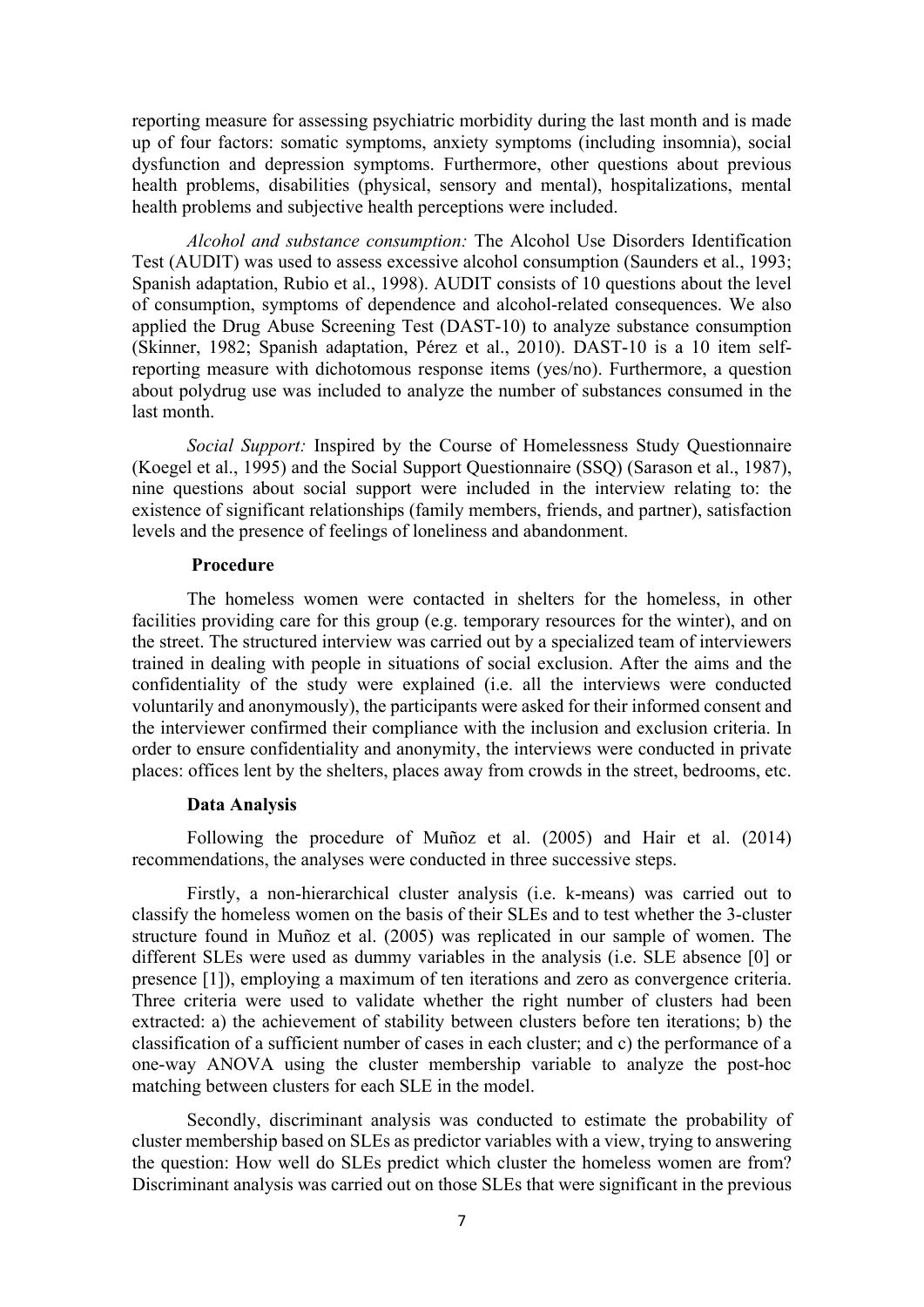cluster analysis. Stepwise method and Mahalanobis distance (i.e. entry criteria [*F*=3.84] and removal criteria  $[F=2.71]$ ) were used to choose the SLEs in successive steps.

Finally, one-way ANOVA (for continuous variables) and chi-square test (for nominal variables) were performed to analyze the characteristics distinguishing the three SLE clusters, including sociodemographic factors, homelessness trajectory, physical and mental health, and social support variables. For all the analyses: 1) power analysis and effect sizes were calculated using Partial Eta Squared  $(\mu^2$ <sub>p</sub>) for quantitative variables and Gamma Test (*G*) for qualitative data; and 2) pairwise Bonferroni corrected comparisons were used for post-hoc analysis. All the analyses were carried out using SPSS v.25.

# **Results**

# **Cluster Analysis Results**

The k-means cluster analysis revealed that the three-cluster solution was theoretically and structurally meaningful. The model converged at 5 iterations (i.e. no changes were found between cluster A, B and C after the fifth iteration), indicating that this three-cluster model was stable. Table 1 shows the final cluster center values (i.e. the relative amplitude of the center of each cluster) and the ANOVA F cluster analysis scores (i.e. relative weight given to a particular SLE) for all the significant SLEs included in the three resulting clusters. Both measures were used to determine which Cluster A SLE was allocated to. The F value was very high for most of the SLEs included in the model, suggesting that most SLEs had a significant impact on determining which Cluster A homeless woman would belong to. According to the ANOVA analysis, the following SLEs were not significant in forming the clusters: Father's and/or mother's death, divorce, unemployment problems, economic problems, moving because of work, losing housing due to eviction/demolition, emigrated from original country, left partner and/or children in their place of origin, and being a single mother.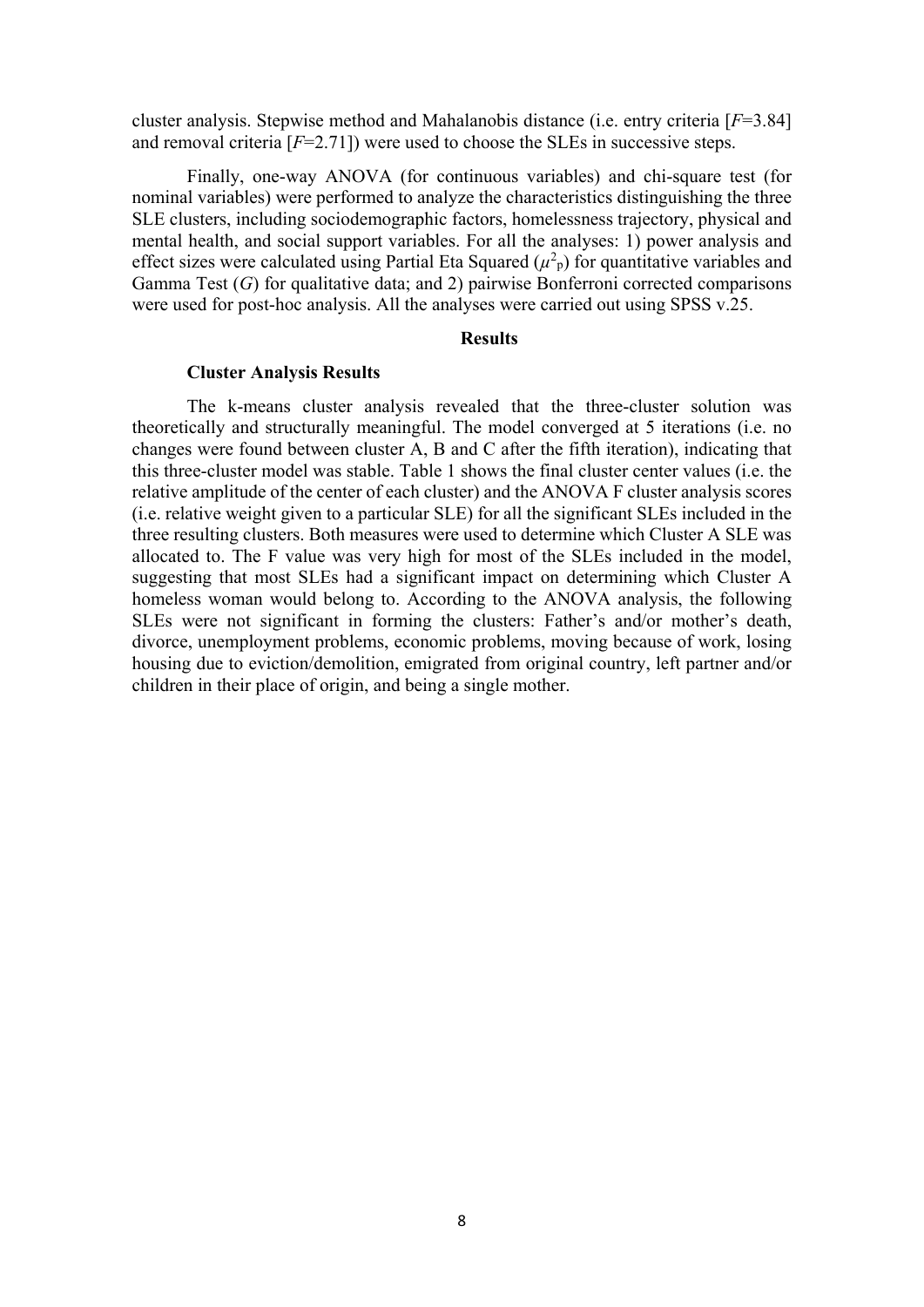| <b>SLE</b>                              | <b>Cluster A</b> | <b>Cluster B</b> | <b>Cluster C</b> | $F_{(2, 113)}$ |
|-----------------------------------------|------------------|------------------|------------------|----------------|
| Economic problems                       | 0.16             | 0.67             | 0.33             | 14.39***       |
| Unemployment problems                   | 0.16             | 0.42             | 0.15             | $5.03**$       |
| Parental physical/mental disability     | 0.21             | 0.52             | 0.37             | $4.53*$        |
| Parental drug/alcohol use               | 0.09             | 0.73             | 0.26             | 29.64***       |
| A parent left family home               | 0.13             | 0.64             | 0.15             | 19.76***       |
| Parental fights/argument                | 0.07             | 0.94             | 0.30             | 79.73***       |
| Mother's abuse by partner               | 0.09             | 0.91             | 0.04             | 113.66***      |
| Family violence problems                | 0.16             | 0.82             | 0.26             | $30.13***$     |
| Conflicts between her and family        | 0.16             | 0.61             | 0.22             | $12.20***$     |
| Changes of residence                    | 0.07             | 0.30             | 0.22             | $4.42*$        |
| Away from home                          | 0.04             | 0.67             | 0.15             | 38.23***       |
| Ran away from home                      | 0.16             | 0.48             | 0.44             | $6.88**$       |
| Parents divorced                        | 0.16             | 0.61             | 0.11             | 15.84***       |
| Brought up by other people              | 0.14             | 0.55             | 0.41             | 9.54***        |
| Out of school (dropped out or expelled) | 0.23             | 0.55             | 0.37             | $4.73*$        |
| Abuse before age 18                     | 0.18             | 0.79             | 0.33             | 22.38***       |
| Sexual abuse before age 18              | 0.05             | 0.55             | 0.41             | 18.14***       |
| Illness or injury                       | 0.38             | 0.58             | 0.67             | $3.77*$        |
| Alcohol use                             | 0.16             | 0.52             | 0.52             | $9.20***$      |
| Drug use                                | 0.04             | 0.58             | 0.74             | 42.20***       |
| Served jail sentence                    | 0.05             | 0.30             | 0.44             | $10.76***$     |
| Admitted psychiatric hospital           | 0.20             | 0.52             | 0.19             | $6.56**$       |
| Mental health problem                   | 0.25             | 0.55             | 0.41             | $4.17*$        |
| Sexual violence after age 18            | 0.13             | 0.58             | 0.44             | $12.73***$     |

*Table 1*: Final cluster centers and ANOVA cluster analysis for the SLEs included in the three resulting clusters.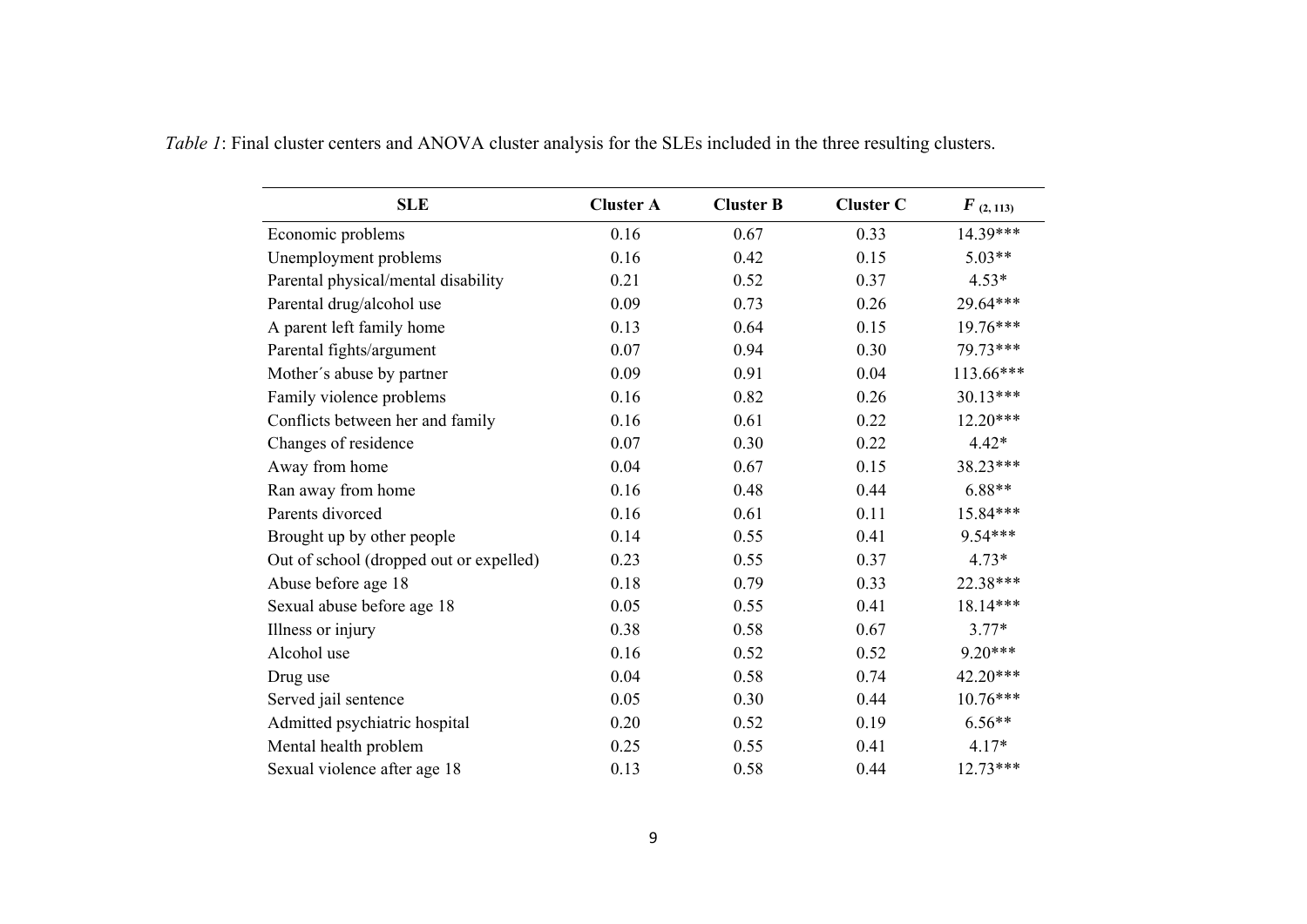| Abuse by partner               | 0.39 | 0.73 | 0.78 | $8.58***$  |
|--------------------------------|------|------|------|------------|
| Physical violence after age 18 | 0.29 | 0.73 | 0.85 | $19.56***$ |
| Suicide attempt                | 0.11 | 0.73 | 0.85 | 49.73***   |
| Reported to the police         | 0.09 | 0.52 | 0.70 | 24.79***   |
| Arrested for a crime           | 0.05 | 0.52 | 0.78 | $38.60***$ |
| Convicted of a crime           | 0.05 | 0.39 | 0.41 | $11.40***$ |
| Pregnant without wishing to    | 0.30 | 0.52 | 0.78 | $9.53***$  |
| Underwent an abortion          | 0.25 | 0.33 | 0.59 | $5.00**$   |
| Miscarriage                    | 0.16 | 0.24 | 0.41 | $3.11*$    |
| Separation from a child        | 0.13 | 0.52 | 0.63 | 15.98***   |

<sup>∗</sup>*p* < .05; ∗∗*p* < .01; ∗∗∗*p* < .001.

*Note*:  $0 =$  non-occurrence;  $1 =$  occurrence.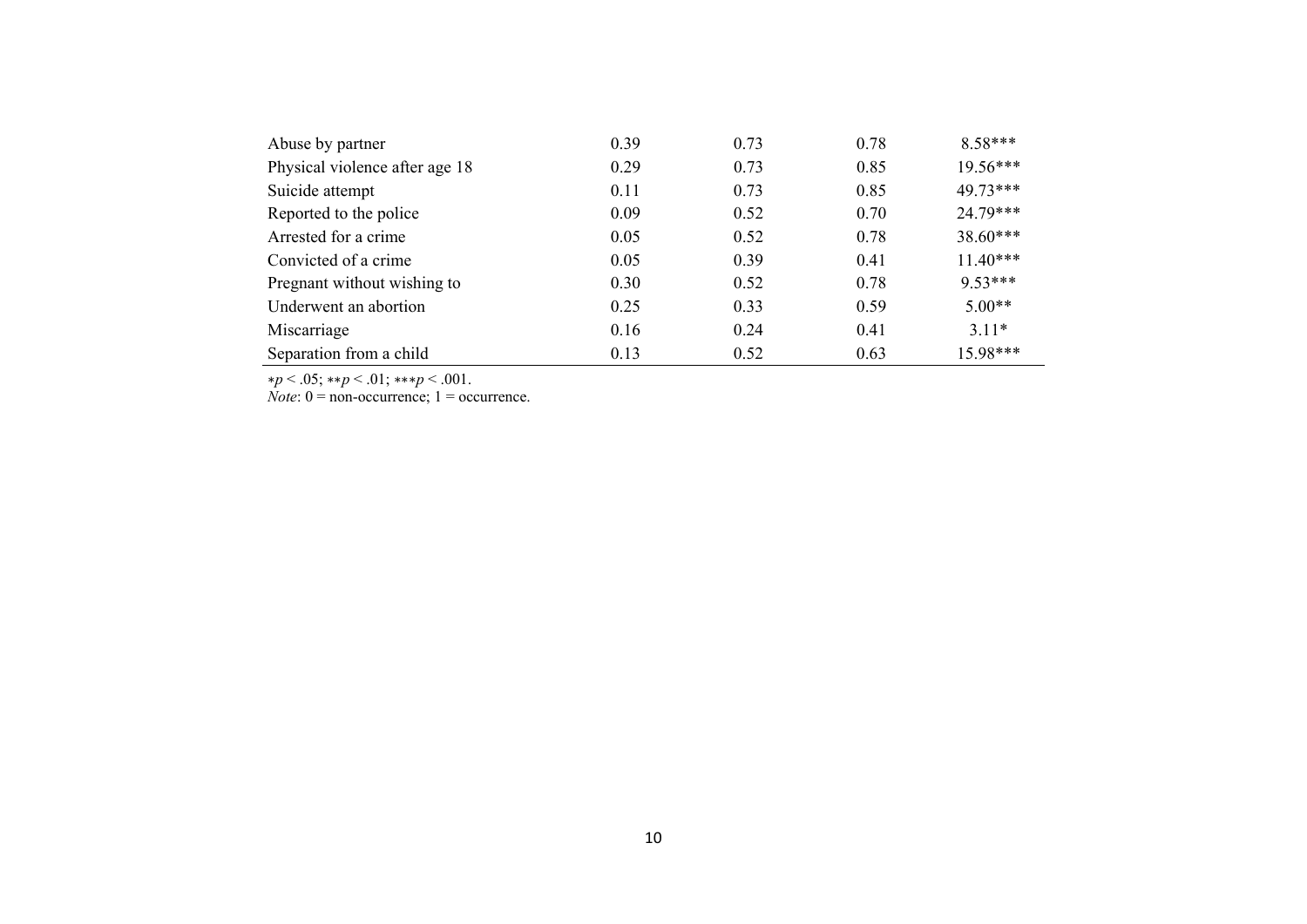Table 1 shows the main characteristics of the three-cluster solution found in the analysis (see also Supplementary Figure 1 for a visual representation and Supplementary Table 4 for a subgroup characterization). The interpretation of the differences between clusters was complemented by the Bonferroni-corrected post-hoc test between clusters for each SLE after a one-way ANOVA using the cluster membership variable. Thus, the final cluster characterization was:

*Cluster A profile "Shorter homelessness trajectories and best functioning"*: This cluster consisted of 56 homeless women (48.3% of the sample) and was distinguished from the other two clusters by the low levels of SLEs, both childhood/adolescence and throughout life.

*Cluster B profile "Early onset of homelessness and rapid deterioration"*: This cluster consisted of 33 homeless women (28.4% of the sample) and was characterized by a higher prevalence of childhood and adolescence SLEs than the other two clusters, specifically events related to economic problems during childhood, problems of family violence (including being abused before the age of 18, parental fights and arguments, maternal abuse by the partner and conflicts with their family), parental divorce, a parent leaving the family home, away from home (abandonment or expulsion), and parental drug and/or alcohol use.

*Cluster C profile "Revolving door to homelessness and late deterioration"*: The third cluster consisted of 27 homeless women (23.3% of the sample) and was characterized by a higher prevalence of typically adulthood SLEs, such as being arrested for a crime, being reported to the police, having served a jail sentence, and drug use. Furthermore, cluster C was also characterized by women-specific SLEs, such as undesired pregnancy, abortion or miscarriage, or separation from a child.

When SLE sums were analyzed, it was found that there were significant differences between the three clusters in the number of childhood SLEs  $(F_{(2,113)} = 119.61;$  $p < .05$ ;  $\mu^2$ <sub>P</sub> = .68; 1- $\beta$  = 1.00), in the number of life-long SLEs (*F* (2, 113) = 50.35; *p* < .05;  $\mu^2$ <sub>p</sub> = .47; 1-*β* = 1.00), in the total number of SLEs (*F* (2, 113) = 114.99; *p* < .05;  $\mu^2$ <sub>p</sub> = .67;  $1-\beta = 1.00$ ), and in the number of SLEs before becoming homeless (*F* (2, 113) = 9.52; *p* < .05;  $\mu^2$ <sub>p</sub> = .14; 1- $\beta$  = 0.98). Bonferroni corrected post-hoc analysis indicated that Cluster B had a significantly greater number of childhood SLEs and a higher total number of SLEs, whereas cluster C had a significantly greater number of life-long SLEs. Furthermore, clusters B and C had a significantly greater number of SLEs before becoming homeless than cluster A, but no significant differences were found between clusters B and C.

# **Discriminant Analysis Results**

In order to estimate membership probability and to identify the best SLE predictors for each cluster, a discriminant analysis was carried out on those SLEs that were significant in the previous cluster analysis together with three sociodemographic variables: age, duration of homelessness and nationality. These sociodemographic variables were coded in line with the categories of Muñoz et al. (2005) in order to replicate the same model. Testing of the basic assumptions of the discriminant analysis showed that the multivariate normality assumption was not met (Box's  $M = 165.65$ ;  $p < .01$ ). However, the logarithms of the determinant values for the three clusters were quite close and all tolerance values were greater than .80, indicating that the variables were not multicolinear (i.e. overlapping in their ability to predict which homeless woman is grouped in each cluster).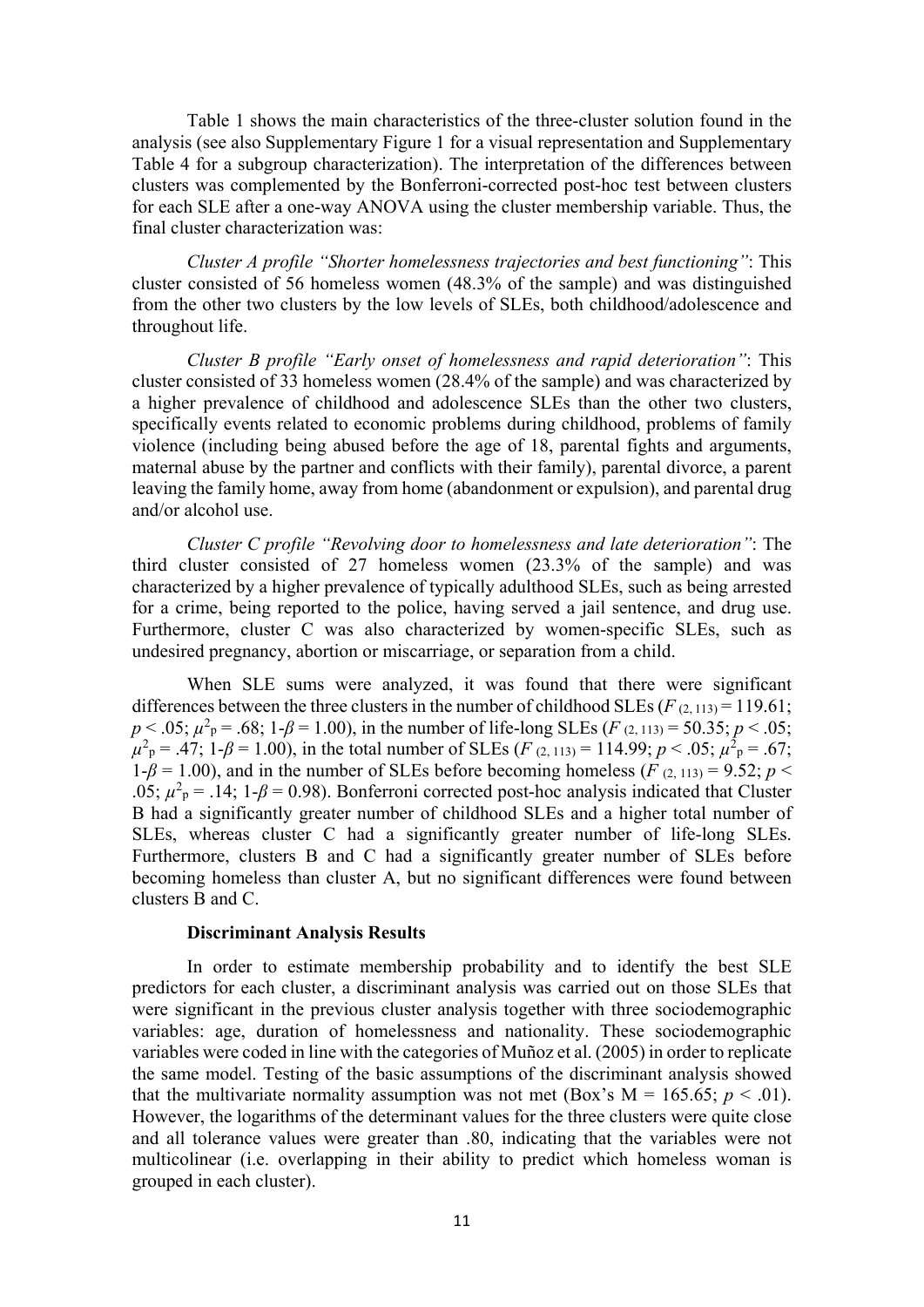The ANOVA group mean equality test revealed that there were significant differences for all SLEs except miscarriage. However, age and nationality were not significant while only duration of homelessness was a significant predictor in the model. Mahalanobis distance  $(D^2)$  showed that twelve steps were necessary to determine the variables included in the final predictive model. Wilk's lambda yielded two significant functions, summarized in Table 2. Function 1 had a higher eigenvalue and greater canonical correlation, which indicated a better data fit to the Function 1 model. Moreover, Supplementary Table 3 shows the structure matrix for each discriminant function. Loadings greater than .30 in absolute value were taken to be significant predictors for each function.

Table 2: Summary of canonical discriminant functions.

|            |               |            |             |                          | Centroid groups for each function |           |           |
|------------|---------------|------------|-------------|--------------------------|-----------------------------------|-----------|-----------|
|            | Wilk's lambda | Eigenvalue | R canonical | $\mathbb{R}^2$ canonical | Cluster A                         | Cluster B | Cluster C |
| Function 1 | $.07*$        | 4.43       | .90         | .81                      | $-1.68$                           | 3.27      | $-0.23$   |
| Function 2 | $.36*$        | 1.78       | .80         | .64                      | $-0.79$                           | $-0.60$   | 2.38      |

\*  $p < .001$ 

Figure 1 represents the canonical discriminant functions and shows that the three cluster center are quite separated and to visualize how different each homeless woman is from the rest, in terms of her SLEs. An average of 92.2% of homeless women were correctly classified into the three clusters with the aid of these two functions: Cluster A classified 92.9 % of the homeless women correctly on the basis of their SLEs, Cluster B 97% and Cluster C 85.2%; thus the highest percentage of correct classification was in Cluster B and the lowest in Cluster C. Furthermore, the classification results were substantially different from random classification, showing a 25% improvement: random prediction was 49.5% for Cluster A, 27.1% for Cluster B and 23.4% for Cluster C.

*Figure 1*: Canonical discriminant functions.

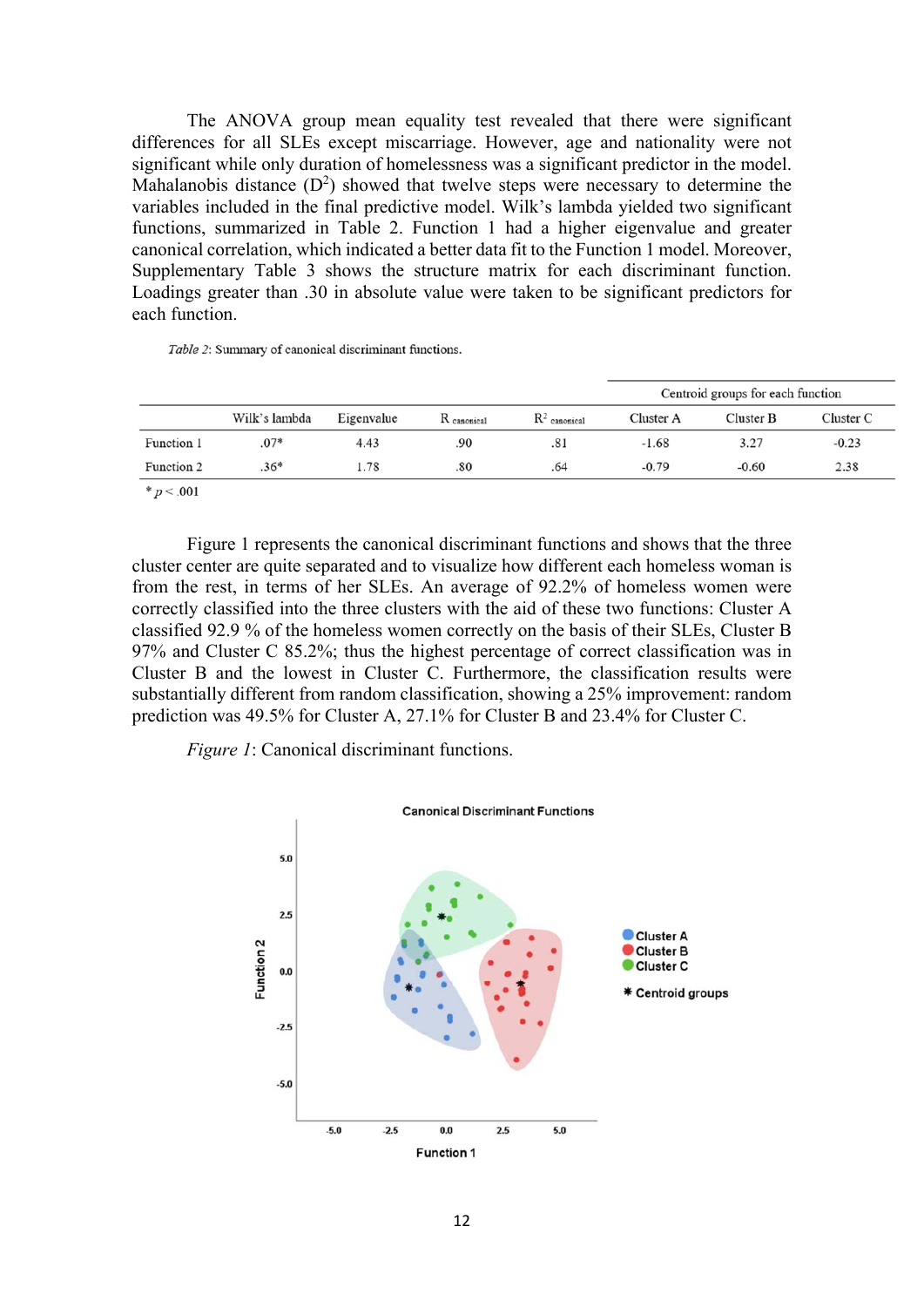#### **Subgroup Characterization**

Finally, in order to characterize the differences between the resulting clusters, ANOVA and Chi-square tests were performed to compare sociodemographic, homeless trajectory, physical and mental health, and social support variables among the three clusters.

# *Sociodemographic and homelessness trajectory*

Firstly, the sociodemographic and homeless trajectory variables were analyzed. No significant differences were found among the three clusters for mean age  $(F_{(2, 113)} =$ 2.54;  $p > .05$ ) and nationality ( $\chi^2(4) = .29$ ;  $p > .05$ ). However, significant differences among the three clusters were found for all the homeless trajectory variables:

1) Age became homelessness (*F* (2, 107) = 7.73;  $p < .05$ ;  $\mu^2$ <sub>p</sub> = .13; 1- $\beta$  = .94). Bonferroni corrected post-hoc analysis indicated that Cluster A (*M* = 43.50 years old; *SD*  $= 14.94$ ) became homeless significantly later than clusters B ( $M = 32.48$  years old; *SD* = 14.32) and C ( $M = 34.19$  years old;  $SD = 9.98$ ). No significant differences were found between clusters B and C.

2) Total time homeless ( $F_{(2, 104)} = 7.06$ ;  $p < .05$ ;  $\mu^2$ <sub>p</sub> = .12; 1- $\beta$  = .92). Bonferroni corrected post-hoc analysis indicated that Cluster A ( $M = 42.70$  months;  $SD = 56.21$ ) had been homeless for  $M = 42.70$  months;  $SD = 56.21$  significantly less time than clusters B  $(M=97.00 \text{ months}; SD = 103.38)$  and C  $(M=101.04 \text{ months}; SD = 81.59)$ . No significant differences were found between clusters B and C.

3) Number of times homeless  $(\chi^2(4) = 13.74; p < .05; G = .42)$ : The percentage of women with one homeless episode was higher in cluster A, while the percentage for more than five homeless episodes was higher in cluster C. However, no significant differences were found between clusters in feeling discriminated because of homelessness  $(\chi^2)_{(6)}$  $=3.98; p > .05$ ).

# *General Health*

Secondly, general health variables were analyzed. Significant differences between the three clusters were found in the perception of general health  $((\chi^2)_{4}) = 10.83; p < .05; G$ = .12) where the percentages of women with "bad or very bad" health was higher in Cluster B (34.4%). However, Cluster C showed a significantly higher prevalence (70.4%) of clinically diagnosed serious or chronic illness ( $\chi^2$ <sub>(4)</sub> =8.47; *p* < .05; *G* = .44) and a higher percentage (96.3%) of physical pain or discomfort ( $\chi^2$ <sub>(4)</sub> = 16.11; *p* < .05; *G* = .67).

The analysis of the physical illness diagnoses showed that cluster C members were in a poorer state of health: asthma (44.4%;  $\chi^2(z) = 12.87$ ;  $p < .05$ ;  $G = .54$ ), rheumatoid arthritis (29.6%;  $\chi^2$ <sub>(2)</sub> = 6.20; *p* < .05; *G* = .39), chronic back pain (55.6%;  $\chi^2$ <sub>(2)</sub> = 6.65; *p* < 05;  $G = 0.39$ , injuries due to accidents (55.6%;  $\chi^2(2) = 13.61$ ;  $p < 0.05$ ;  $G = 0.53$ ), and HIV/AIDS (33.3%;  $\chi^2(2) = 13.10$ ;  $p < .05$ ;  $G = .64$ ). Furthermore, there was also a significantly higher percentage of disabilities (63%;  $\chi^2(z)$  =13.84;  $p < .05$ ;  $G = .55$ ) in Cluster C.

# *Mental Health*

Coinciding with the data reported in the SLEs section, Cluster B members were found to have significantly more mental health problems. There was a higher prevalence of current diagnoses of anxiety (78.1%;  $\chi^2(z) = 12.12$ ;  $p < .05$ ;  $G = .37$ ), depression (71.9%;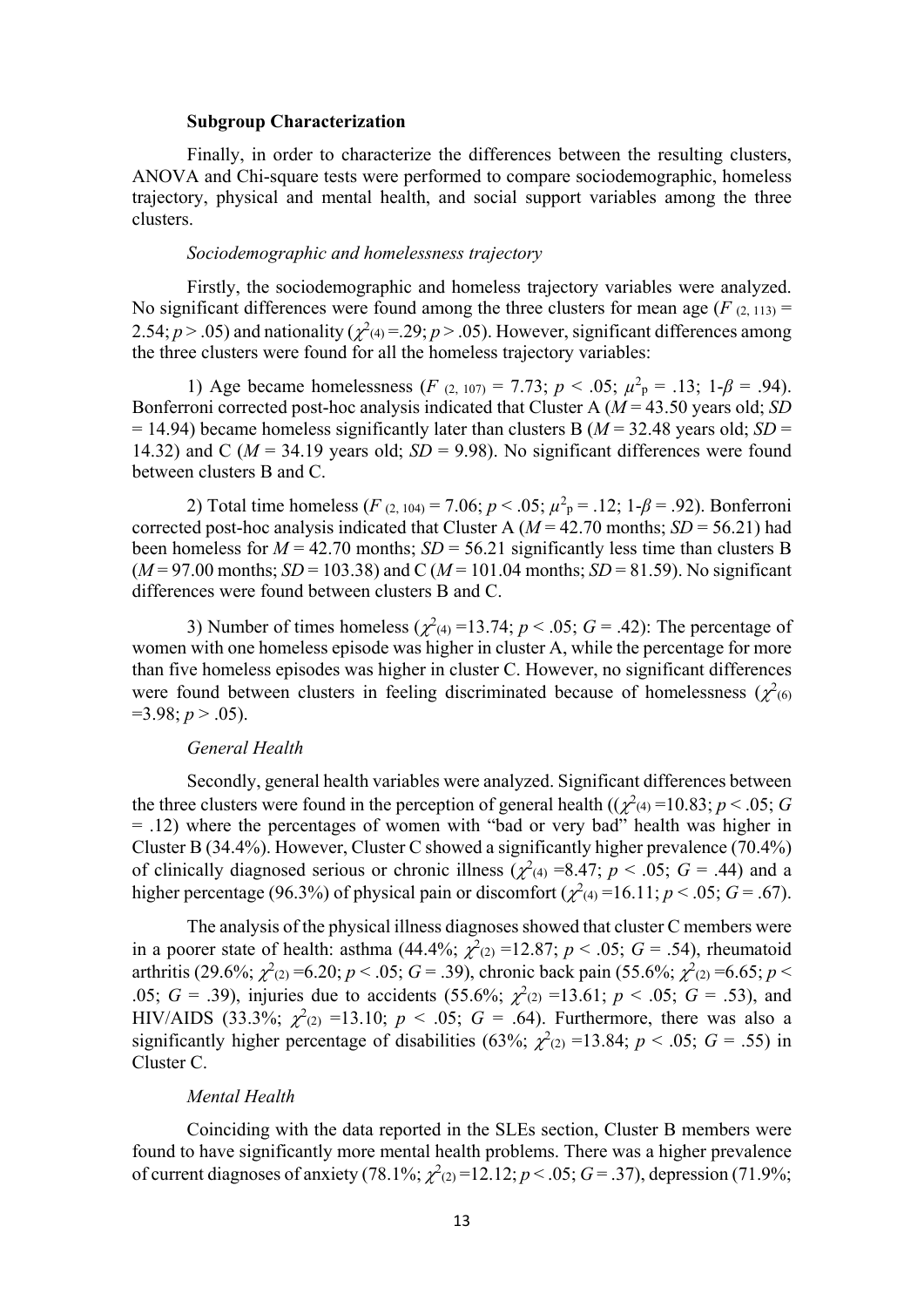$\chi^2$ <sub>(2)</sub> =9.65; *p* < .05; *G* = .30) and other mental health problems (40.6%;  $\chi^2$ <sub>(2)</sub> =19.49; *p* <  $.05; G = .49$ ). The GHQ-28 scores were also analyzed to evaluate the differences between the three clusters in psychiatric morbidity over the preceding month. There were significant differences between clusters for somatic symptoms ( $F_{(2, 101)} = 4.22$ ;  $p < .05$ ;  $\mu^2$ <sub>P</sub> = .08; 1-*β* = 0.73), anxiety symptoms (*F* (2, 101) = 44.36; *p* < .05;  $\mu^2$ <sub>P</sub> = .08; 1-*β* = 0.74), depression symptoms (*F* (2, 101) = 8.20;  $p < .05$ ;  $\mu^2$ <sub>P</sub> = .14; 1- $\beta$  = 0.96) and the total score  $(F (2, 101) = 6.60; p < .05; \mu^2$ <sub>P</sub> = .12; 1- $\beta$  = 0.90). However, no differences were found for social dysfunction symptoms  $(F (2, 101) = 2.22; p > .05)$ . Bonferroni corrected post-hoc analysis indicated that Cluster B and C had significantly higher psychiatric symptoms in all the GHQ factors than cluster A, but no significant differences were found between clusters B and C. In general, Cluster A was found to have a significantly lower prevalence of physical and mental health problems.

#### *Alcohol and substances consumption*

Total scores for the AUDIT and DAST scales were used to analyze the differences between the three clusters in relation to alcohol and substances consumption. Firstly, significant differences between clusters were found in alcohol consumption ( $F(2, 79)$ ) = 3.67;  $p < .05$ ;  $\mu^2$ <sub>p</sub> = .09; 1- $\beta$  = 0.76): Cluster B had the highest scores for alcohol consumption. Bonferroni corrected post-hoc analysis indicated that Cluster B was significantly higher than cluster A, but no significant differences were found between clusters B and C. Secondly, significant differences between the clusters were also found for substance consumption (*F* (2, 79) = 7.60;  $p < .05$ ;  $\mu^2$ <sub>P</sub> = .16; 1- $\beta$  = 0.94): Cluster C had the highest score for substance consumption. Bonferroni corrected post-hoc analysis indicated that Cluster C was significantly higher than Cluster A, but no significant differences were found between Clusters B and C. Finally, there were also significant differences between clusters in relation to polydrug use  $(F (2, 79) = 7.18; p < .05; \mu^2_p = .15;$  $1-\beta = 0.93$ ). Bonferroni corrected post-hoc analysis indicated that Clusters B and C were significantly higher than Cluster A, but no significant differences were found between Clusters B and C.

# *Social support*

As for social support variables, no significant differences between the clusters were found for "currently have family" ( $\chi^2$ <sub>(2)</sub> = 2.28; *p* > .05), "currently have nonhomeless friends" ( $\chi^2$ <sub>(2)</sub> = .68; *p* > .05), and "currently have homeless friends" ( $\chi^2$ <sub>(2)</sub> = .03;  $p > .05$ ). However, Cluster C members had significantly more "currently have spouse/partner/significant other" than the other two clusters (63%;  $\chi^2_{(2)} = 8.74$ ;  $p < .05$ ; *G* = .38). Furthermore, no significant differences between clusters were found for the degree of satisfaction with their relationship with their partner, family and friends. On the other hand, no significant differences between clusters were found for "feel alone or abandoned" ( $\chi^2$ <sub>(6)</sub> =8.64; *p* > .05), "have someone to talk to in case you are sad or overwhelmed"  $(\chi^2(6) = 4.94; p > .05)$  or "have someone to count on in case of hardship or need"  $(\chi^2_{(6)} = .46; p > .05)$ .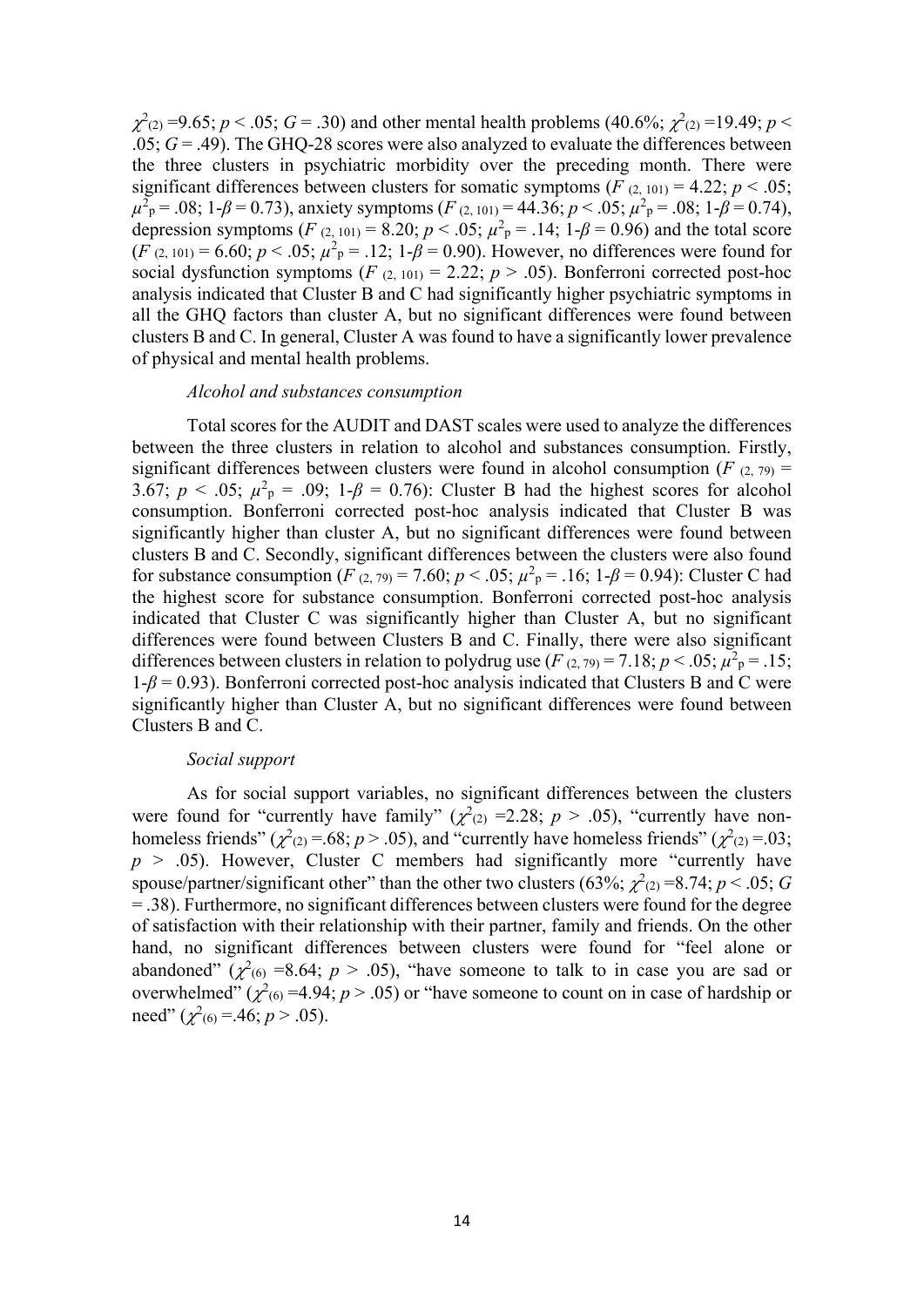# **Discussion**

Taking into account the fact that homeless women experience different types and numbers of SLEs than their male counterparts (Rodriguez-Moreno et al., unpublished), as well as their idiosyncratic characteristics (Duke  $\&$  Searby, 2019), the general aim of this study was to examine the individual differences in SLEs in a sample of homeless women in Madrid (Spain).

The first aim of the study was to use cluster analysis to organize the sample of homeless women into different subgroups on the basis of their SLEs. The k-means cluster analysis showed that the three-cluster solution was theoretically and structurally meaningful. Our sample of homeless women could be organized into three clusters based on their SLE. 1) A first cluster (Cluster  $A = 48.3\%$ ) was characterized by low levels of SLEs, both childhood/adolescence and life-long. 2) A second cluster (Cluster  $B = 28.4\%$ ) was characterized by a higher prevalence of childhood and adolescence SLEs than the other two clusters, specifically those events related to economic problems during childhood, problems of family violence problems (including being abused before the age of 18, parental fights and arguments, maternal abuse at the hands of their partner, and conflicts with their family), divorced parents, a parent leaving the family home, being away from home (abandonment or expulsion), and parents with drug or alcohol problems. Furthermore, Cluster B was also characterized by SLEs related to mental health such as mental health problems and psychiatric hospital admissions. 3) A third cluster (Cluster C  $= 23.3\%$ ) was characterized by a higher prevalence of typically adulthood SLEs, such as being arrested for a crime, being reported to the police, having served a jail sentence and drug use. Moreover, Cluster C also yielded a higher percentage of women-specific SLEs such as undesired pregnancy, abortion and miscarriage, or separation from a child.

Secondly, discriminant analysis was carried out to examine whether the different SLEs could be used to predict the group membership. The results revealed that there were significant differences for almost all the SLEs; however, age and nationality were not significant and only duration of homelessness was a significant predictor in the model. The canonical discriminant function showed that the three cluster centers were quite separate, with an average of 92.2% of homeless women being correctly classified into the three clusters with these two functions: Cluster A would be right 92.9% of the times you classified a homeless woman based on hers SLEs, Cluster B would be right 97% of the times and Cluster C would be right 85.2% of the times. The highest percentage of correct classification was in Cluster B and the lowest in Cluster C. Furthermore, the classification results were substantially different from those for random classification.

Finally, the third objective was to characterize the differences between the resulting clusters and analyze whether there were significant differences between the three resulting clusters in sociodemographic, homeless trajectory, physical and mental health, and social support variables.

Both typologically and in percentage terms, the results of this study are very similar to those obtained by Muñoz et al. (2005), who found that a general sample of homeless people (87% were men) could also be organized into very similar subgroups based on their SLE.

Cluster A in this study also resembles Cluster A in Muñoz et al. (2005). Cluster A would be the "Shorter homelessness trajectories and best functioning" subgroup, characterized by low levels of SLEs, a shorter homeless trajectory, a lesser prevalence of physical and mental health problems and lower rates of alcohol and substance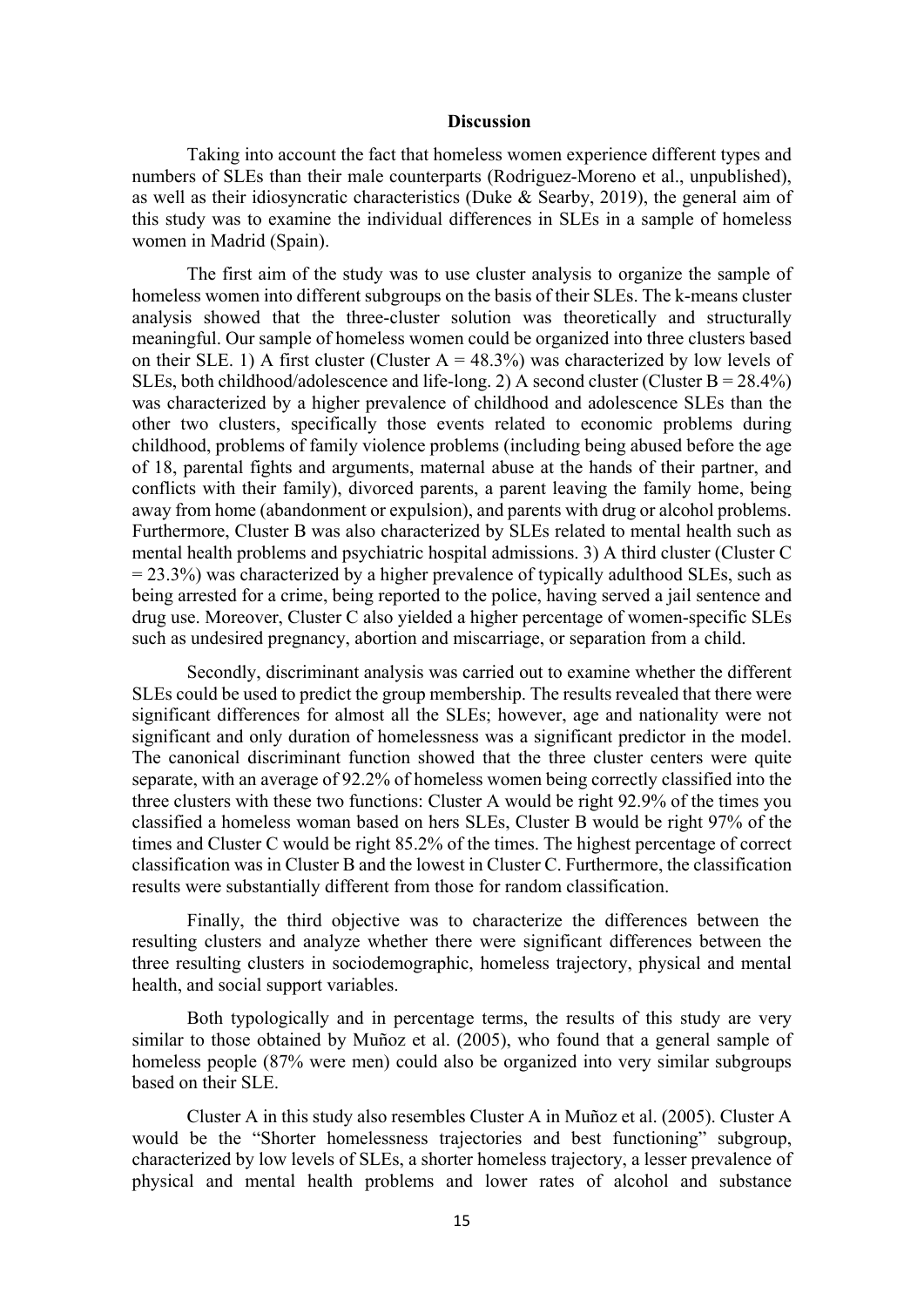consumption. This cluster also coincides with some subgroups found in previous studies (Humphreys & Rosenheck, 1998; Morse, 1992; Mowbray et al., 1993), the results of which can thus be extended to homeless women. Interestingly, Cluster A was the largest subgroup in the study, demystifying the stereotype that all homeless people have mental health problems and substance abuse consumption (Vázquez et al., 2017).

Cluster B in this study is similar to Cluster C in Muñoz et al. (2005). Cluster B would be the "Early onset of homelessness and rapid deterioration" subgroup, characterized by a large number of SLEs, with particular concentrations in childhood and a greater number of SLEs before the onset of homelessness. This concentration of SLEs in childhood was related to an early onset of homelessness and a greater chronification of homelessness. Furthermore, Cluster B members had significantly more mental health problems and the highest levels of alcohol consumption and polydrug use. This cluster also has several features in common with the "multiproblem group" in Humphreys & Rosenheck (1998) and with previous studies which formed subgroups characterized by mental illness (Mowbray et al., 1993). These results corroborate the suggestion of previous studies that there is a relation between childhood SLEs, mental health problems, alcohol consumption and homelessness (Chambers et al., 2014; Rodriguez-Moreno et al., unpublished).

Finally, Cluster C in our study resembles Cluster B in Muñoz et al. (2005). Cluster C would be the "Revolving door to homelessness and late deterioration" subgroup, mainly characterized by a higher prevalence of typically adulthood SLEs as well as some women-specific SLEs. Cluster C also has an early onset of homelessness and a greater chronification of homelessness, but Cluster C members had been homeless a significantly greater number of times than their counterparts in the other two clusters, which is an indicator of the "revolving door to homelessness" (Roca et al., 2019). Whereas Cluster B was characterized by mental health problems and alcohol consumption, Cluster C was characterized by physical health problems, disabilities and substance consumption. Previous studies have also suggested the relation between SLEs, physical health problems, substance consumption and homelessness (Muñoz et al., 2005). Furthermore, in this cluster there were higher rates for spouse/partner/significant other than in the other two clusters.

This study also confirms the key role of SLEs in originating and maintaining situations of homelessness (Muñoz et al., 1999; Roca et al., 2019) and the differences between childhood and adulthood SLE patterns (Rodriguez-Moreno et al., unpublished) as reflected in differences between the three clusters in the age at which homelessness begins, the total homelessness time, and in the number of times homeless in relation to the situation between the three clusters depending on the type of SLEs experienced.

However, there were two discrepancies with respect to the study of Muñoz et al. (2005), which included homeless men (86.9%) and women (13.1%). Firstly, in our study of homeless women we found no significant age differences between the clusters, while they found that Cluster B was significantly older than the other two clusters. Secondly, with regard to the relationship between health problems and substance consumption in the different clusters, our study found that the "Early onset of homelessness and rapid deterioration" subgroup (Cluster B) was characterized by mental health problems and alcohol consumption, while the "Revolving door to homelessness and late deterioration" subgroup (Cluster C) was characterized by physical health problems, disabilities (including physical, sensory and mental) and substances consumption. Our study's clearly differentiated pattern in homeless women seems to be more diffuse than in Muñoz et al.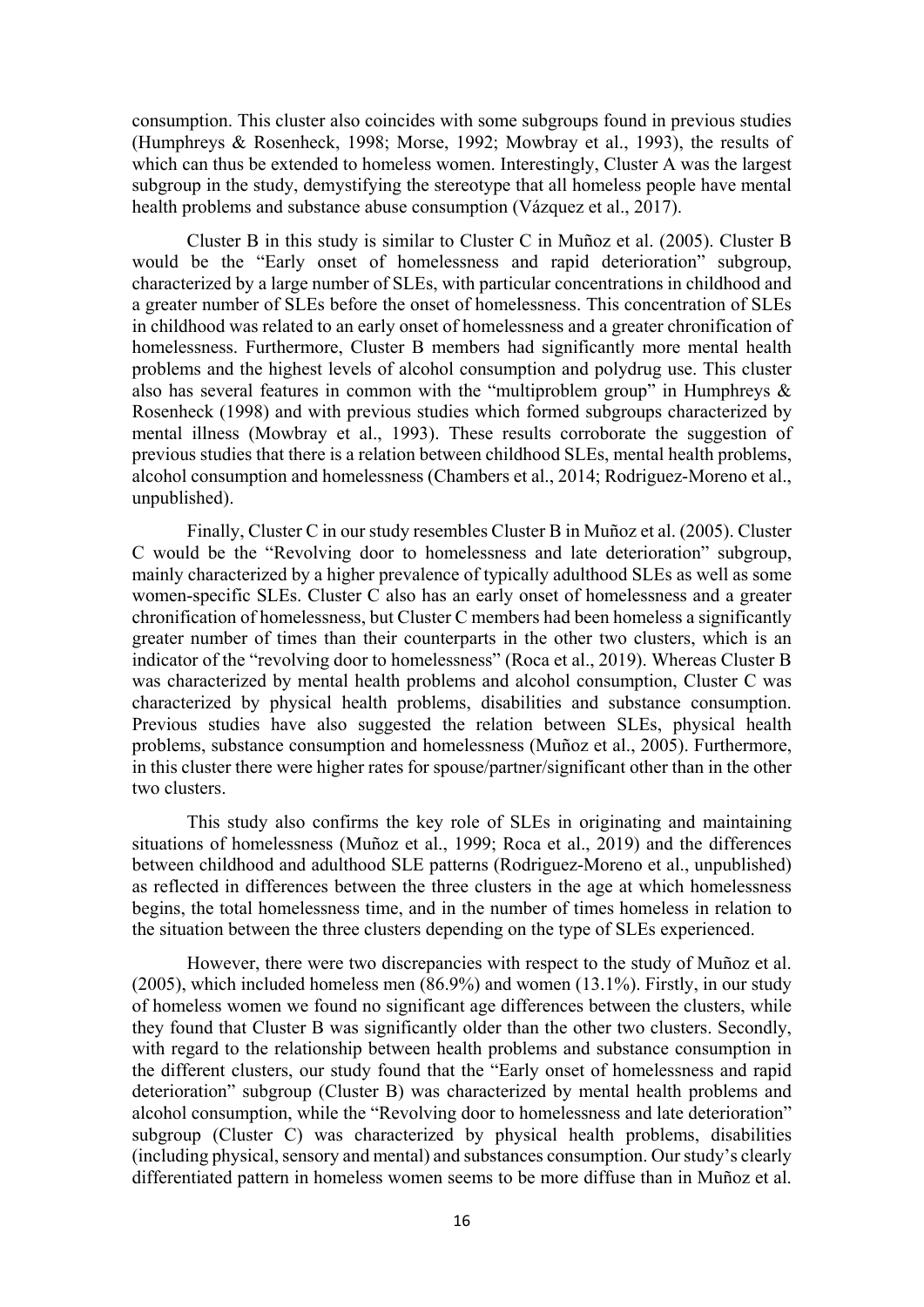(2005), who found no differences between Clusters B and C in terms of alcohol-related problems.

These results have several practical implications. By enhancing our knowledge of the characteristics and needs of the different subgroups of homeless women on the basis of their SLEs, there could be improvements in the design of psychological interventions and social services sensitive to the different profiles (Tsai, et al., 2014). More specifically, according to our findings, interventions targeting Cluster A members should take into account that as general functioning is preserved, homelessness and employment should be the main targets of the social and community-based programs. However, interventions targeting Cluster B members of should tackle childhood victimization, mental health problems and alcohol consumption, which may lead to the early onset of homelessness and the subsequent chronification. Although housing needs should be the main response to homelessness (regardless of the cluster in which they are classified), the empirical evidence seems to indicate that housing programs are especially important in early stages of homelessness to prevent the subsequent chronification. For instance, Housing First programs have shown to be a cost-effective alternative to the traditional emergency shelters and transitional housing progression (Tsemberis, 2010). Importantly, such programs have shown to be more effective when are designed considering the specific needs and characteristics of homeless women (Oudshoorn et al., 2018). Finally, interventions targeting Cluster C members should take into account women-specific SLEs, lack of stability due to multiple entrances and exits from homelessness, physical health problems, disabilities and substance consumption, which means sanitary and health care should be foregrounded. Regarding the housing needs of Cluster C members, it would be crucial to improve the "housing stabilization", enhancing the factors that have fostered the social integration of the individual and analyzing the role of physical health problems, disabilities and substance abuse in the revolving door to homelessness (Roca et al., 2019).

Accordingly, interventions designed for one subgroup may not be efficient for another subgroup. For instance, it would be ineffective to allocate time and resources to dealing with alcohol and substance consumption among Cluster A members, or to set as a primary objective the reintegration in the labor market of Cluster B members, whose problems of mental health and alcohol consumption might need to be well addressed before pursuing other goals of social inclusion. For instance, in the last few years, transdiagnostic protocols for homeless people have been developed to address the high rates of mental health problems and comorbidity in this population (Sauer-Zavala et al., 2019).

This study has some methodological limitations which should be born in mind when interpreting the results. Although our sample represents around 34% of the homeless women in the Madrid census, the sample size was limited for the purposes of the multivariate analyses used in the study. Even so, the analyses seem to be robust and replicate those of previous studies in the field. Secondly, Finite Mixture Models in general, and Latent Class Analysis (LCA) in particular, has gained popularity in the last years because of its many methodological strengths when classifying individuals into clusters (Haughton et al., 2009). Taking into account that our study seeks to replicate the three cluster solutions found in Muñoz et al. (2005), and that k-means is still a robust method for clustering dichotomous data (Brusco et al., 2017), we finally decided that kmeans was the best approach in our case. However, future studies should explore the potential use of LCA for identifying homeless population subgroups. Thirdly, despite the wide range of SLEs included in the study, some areas may benefit from deeper analysis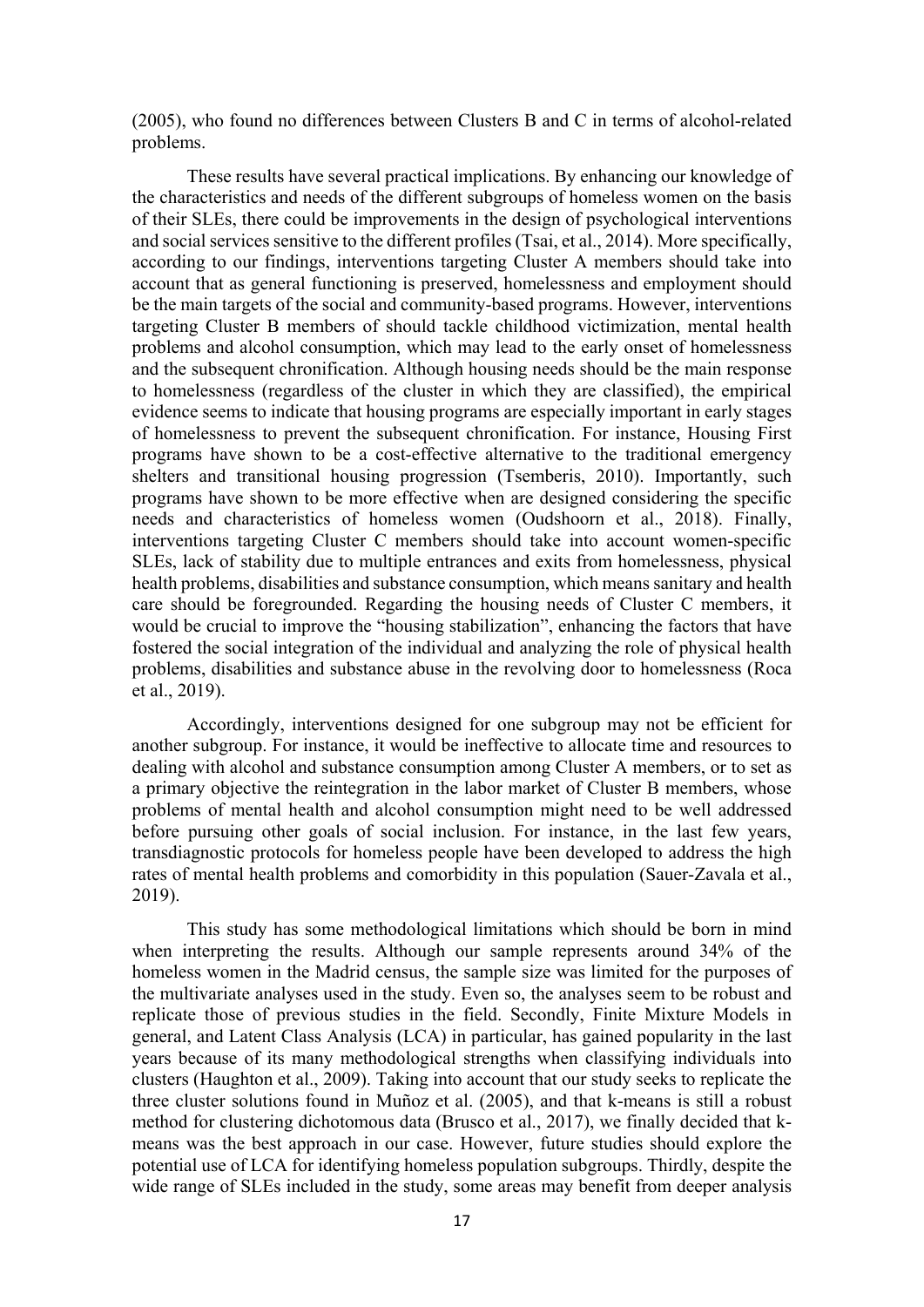in the future, such as women-related or mental illness events. Finally, only cross-sectional data were included in the study; future studies should include longitudinal information to clarify how these subgroups change over time as a consequence of homelessness.

# **References**

- Bassuk, E. L., Buckner, J. C., Weinreb, L. F., Browne, A., Bassuk, S. S., Dawson, R., & Perloff, J. N. (1997). Homelessness in female-headed families: childhood and adult risk and protective factors. *American Journal of Public Health*, *87*(2), 241–248. https://doi.org/10.2105/AJPH.87.2.241
- Blow, F., McCarthy, J., Valenstein, M., Austin, K., & Gillon, L. (2004). *Care for veterans with psychosis in the Veterans Health Administration*. US Department of Veterans Affairs Serious Mental Illness Treatment Research and Evaluation Center.
- Brown, R. T., Goodman, L., Guzman, D., Tieu, L., Ponath, C., & Kushel, M. B. (2016). Pathways to homelessness among older homeless adults: Results from the HOPE HOME study. *PLoS ONE*, *11*(5), e0155065. https://doi.org/10.1371/journal.pone.0155065
- Brusco, M. J., Shireman, E., & Steinley, D. (2017). A comparison of latent class, K means, and K -median methods for clustering dichotomous data. *Psychological Methods*, *22*(3), 563–580. https://doi.org/10.1037/met0000095
- Castellow, J., Kloos, B., & Townley, G. (2015). Previous homelessness as a risk factor for recovery from serious mental illnesses. *Community Mental Health Journal*, *51*(6), 674–684. https://doi.org/10.1007/s10597-014-9805-9
- Chambers, C., Chiu, S., Scott, A. N., Tolomiczenko, G., Redelmeier, D. A., Levinson, W., & Hwang, S. W. (2014). Factors associated with poor mental health status among homeless women with and without dependent children. *Community Mental Health Journal*, *50*(5), 553–559. https://doi.org/10.1007/s10597-013-9605-7
- Cronley, C., Nordberg, A., Murphy, E. R., & Twis, M. K. (2018). A community of singers: employing exploratory cluster analysis to reveal profiles of psychosocial characteristics among members of a street choir for homeless and formerly homeless individuals. *Journal of Social Distress and the Homeless*, *27*(1), 64–74. https://doi.org/10.1080/10530789.2018.1447269
- D'Amore, J., Hung, O., Chiang, W., & Goldfrank, L. (2001). The epidemiology of the homeless population and its impact on an urban emergency department. *Academic Emergency Medicine*, *8*(11), 1051–1055. https://doi.org/10.1111/j.1553- 2712.2001.tb01114.x
- Duke, A., & Searby, A. (2019). Mental ill health in homeless women: A review. *Issues in Mental Health Nursing*, *40*(7), 605–612. https://doi.org/10.1080/01612840.2019.1565875
- Goldberg, D. P., & Hillier, V. F. (1979). A scaled version of the General Health Questionnaire. *Psychological Medicine*, *9*(01), 139. https://doi.org/10.1017/S0033291700021644
- Hair, J. F., Black, W. C., Babin, B. J., & Anderson, R. E. (2014). *Multivariate Data Analysis, 7th edition*. Pearson-Prentice Hall International Edition.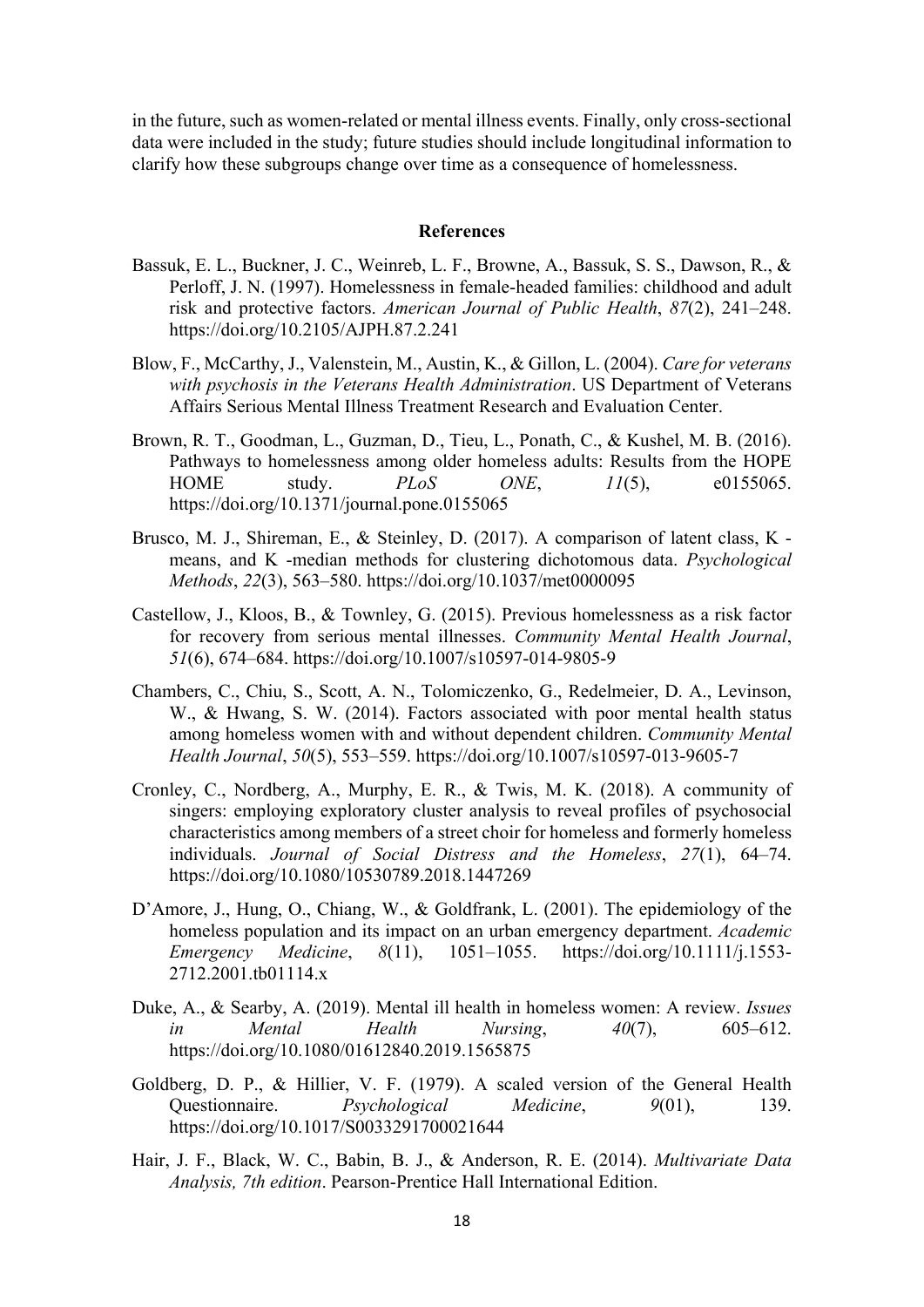- Hatch, S. L., & Dohrenwend, P. (2007). Distribution of traumatic and other stressful life events by Race/ethnicity, gender, SES and age: A review of the research. *American Journal of Community Psychology*. https://doi.org/10.1007/s10464-007-9134-z
- Haughton, D., Legrand, P., & Woolford, S. (2009). Review of three latent class cluster analysis packages: Latent gold, poLCA, and MCLUST. *American Statistician*, *63*(1), 81–91. https://doi.org/10.1198/tast.2009.0016
- Herman, D. B., Susser, E. S., Struening, E. L., & Link, B. L. (1997). Adverse childhood experiences: are they risk factors for adult homelessness? *American Journal of Public Health*, *87*(2), 249–255. https://doi.org/10.2105/ajph.87.2.249
- Humphreys, K., & Rosenheck, R. (1998). Treatment involvement and outcomes for four subtypes of homeless veterans. *American Journal of Orthopsychiatry*, *68*(2), 285– 294. https://doi.org/10.1037/h0080337
- Kirkman, M., Keys, D., Bodzak, D., & Turner, A. (2015). 'I just wanted somewhere safe': Women who are homeless with their children. *Journal of Sociology*, *51*(3), 722–736. https://doi.org/10.1177/1440783314528595
- Koegel, P., Melamid, E., & Burnam, M. A. (1995). Childhood risk factors for homelessness among homeless adults. *American Journal of Public Health*, *85*(12), 1642–1649. https://doi.org/10.2105/ajph.85.12.1642
- Lebrun-Harris, L. A., Baggett, T. P., Jenkins, D. M., Sripipatana, A., Sharma, R., Hayashi, A. S., Daly, C. A., & Ngo-Metzger, Q. (2013). Health status and health care experiences among homeless patients in federally supported health centers: findings from the 2009 patient survey. *Health Services Research*, *48*(3), 992–1017. https://doi.org/10.1111/1475-6773.12009
- Lobo, A., Pérez-Echeverría, M., & Artal, J. (1986). Validity of the scaled version of the General Health Questionnaire (GHQ-28) in a Spanish population. *Psychological Medicine*, *16(1)*, 135–140.
- Madrid City Council. (2010). *Fifth count of homeless people in Madrid*.
- Maxwell, S. E., Lau, M. Y., & Howard, G. S. (2015). Is psychology suffering from a replication crisis?: What does "failure to replicate" really mean? *American Psychologist*, *70*(6), 487–498. https://doi.org/10.1037/a0039400
- Mayock, P., & Bretherton, J. (2016). *Women's homelessness in Europe*. Palgrave Macmillan UK.
- Ministry of health, social services and equality. (2015). *Comprehensive National Strategy for the Homeless 2015-2020*.
- Montgomery, A. E., Cutuli, J. J., Evans-Chase, M., Treglia, D., & Culhane, D. P. (2013). Relationship among adverse childhood experiences, history of active military service, and adult outcomes: Homelessness, mental health, and physical health. *American Journal of Public Health*, *103*. https://doi.org/10.2105/AJPH.2013.301474
- Morse, G. A. (1992). Causes of Homelessness. In *Homelessness* (pp. 3–17). Springer. https://doi.org/10.1007/978-1-4899-0679-3\_1
- Mowbray, C. T., Bybee, D., & Cohen, E. (1993). Describing the homeless mentally ill: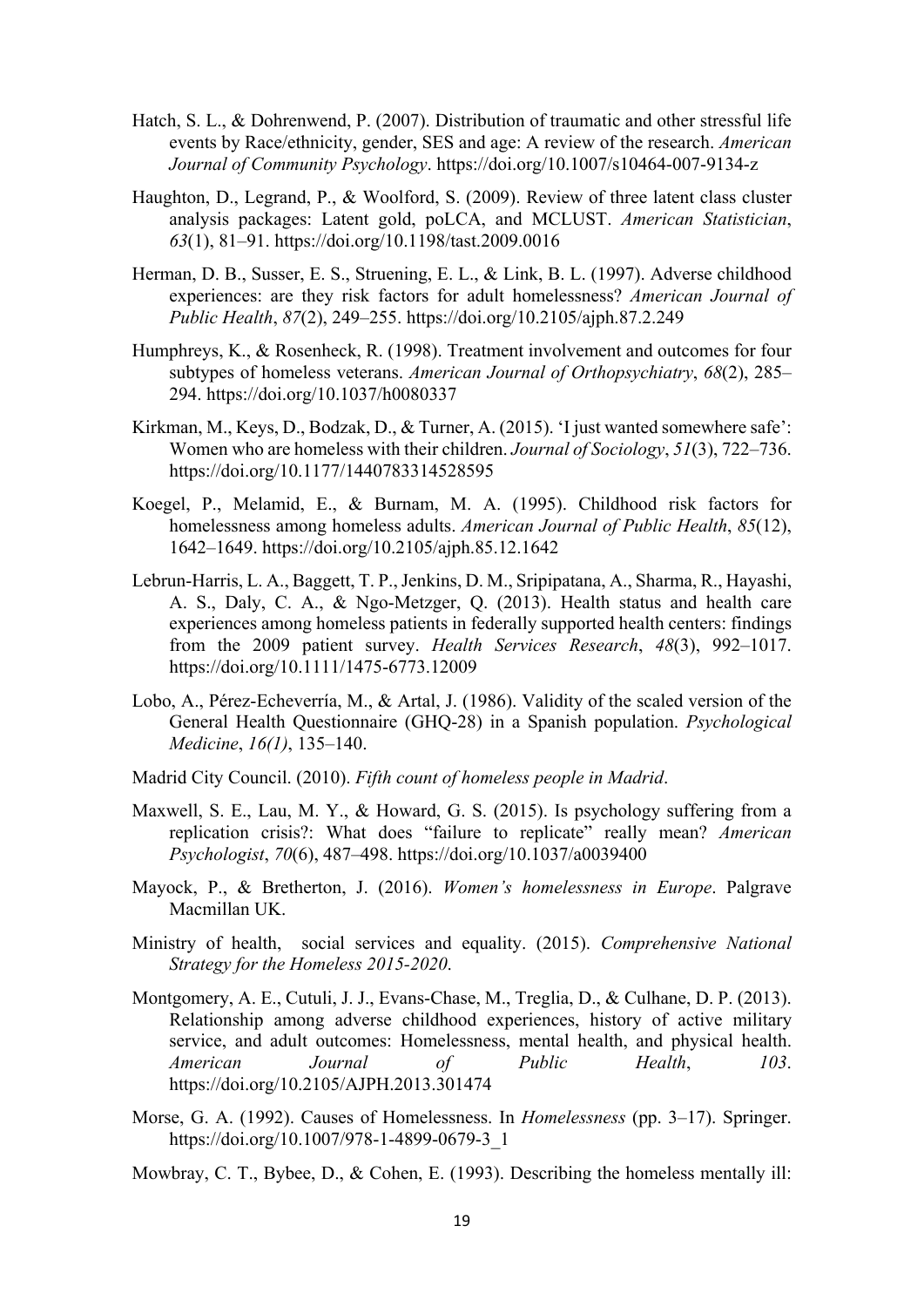Cluster analysis results. *American Journal of Community Psychology*, *21*(1), 67–93. https://doi.org/10.1007/BF00938208

- Muñoz, M., Panadero, S., Santos, E. P., & Quiroga, M. Á. (2005). Role of stressful life events in homelessness: An intragroup analysis. *American Journal of Community Psychology*, *35*(1–2), 35–47. https://doi.org/10.1007/s10464-005-1888-6
- Muñoz, M., Vázquez, C., Bermejo, M., & Vázquez, J. J. (1999). Stressful life events among homeless people: Quantity, types, timing, and perceived causality. *Journal of Community Psychology*, *27*, 73–87.
- Oudshoorn, A., Forchuk, C., Hall, J., Smith-Carrier, T., & Van Berkum, A. (2018). An evaluation of a Housing First program for chronically homeless women. *Journal of Social Inclusion*, *9*(2), 34. https://doi.org/10.36251/josi.136
- Padgett, D. K., Smith, B. T., Henwood, B. F., & Tiderington, E. (2012). Life course adversity in the lives of formerly homeless persons with serious mental illness: Context and meaning. *American Journal of Orthopsychiatry*, *82*(3), 421–430. https://doi.org/10.1111/j.1939-0025.2012.01159.x
- Panadero, S., Martín, R., & Vázquez, J. J. (2018). Suicide attempts and stressful life events among homeless people in Madrid (Spain). *Journal of Community & Applied Social Psychology*, *28*(4), 200–212. https://doi.org/10.1002/casp.2351
- Pérez, B., García, L., De Vicente, M. P., Oliveras, M. A., & Lahoz, M. (2010). Spanish Validation of the Drug Abuse Screening Test (DAST-20 y DAST-10). *Health and Addictions*, *10*(1), 35–50. https://doi.org/10.21134/haaj.v10i1.35
- Rayburn, N., Wenzel, S., Elliot, M., Hambarsoomians, K., Marshall, G., & Tucker, J. (2005). Trauma, depression, coping, and mental health service seeking among impoverished women. *Journal of Consulting and Clinical Psychology*, *73*(4), 667. https://doi.org/10.1037/0022-006X.73.4.667
- Roca, P., Panadero, S., Rodríguez-Moreno, S., Martín, R. M., & Vázquez, J. J. (2019). The revolving door to homelessness. The influence of health, alcohol consumption and stressful life events on the number of episodes of homelessness. *Annals of Psychology*, *35*(2), 175–180. https://doi.org/10.6018/ANALESPS.35.2.297741
- Rubio, V., Bermejo, V., Caballero, S., & Santo Domingo, C. (1998). Validation of the alcohol use disorders identification test (AUDIT) in primary care. *Revista Clínica*, *98*(1), 11–14.
- Sarason, I. G., Sarason, B. R., Shearin, E. N., & Pierce, G. R. (1987). A brief measure of social support: Practical and theoretical implications. *Journal of Social and Personal Relationships*, *4*(4), 497–510. https://doi.org/10.1177/0265407587044007
- Sauer-Zavala, S., Ametaj, A. A., Wilner, J. G., Bentley, K. H., Marquez, S., Patrick, K. A., Starks, B., Shtasel, D., & Marques, L. (2019). Evaluating transdiagnostic, evidence-based mental health care in a safety-net setting serving homeless individuals. *Psychotherapy*, *56*(1), 100–114. https://doi.org/10.1037/pst0000187
- Saunders, J. B., Aasland, O. G., Babor, T. F., De la Fuente, J. R., & Grant, M. (1993). Development of the Alcohol Use Disorders Identification Test (AUDIT): WHO collaborative project on early detection of persons with harmful Alcohol consumption‐II. *Addiction*, *88*(6), 791–804. https://doi.org/10.1111/j.1360-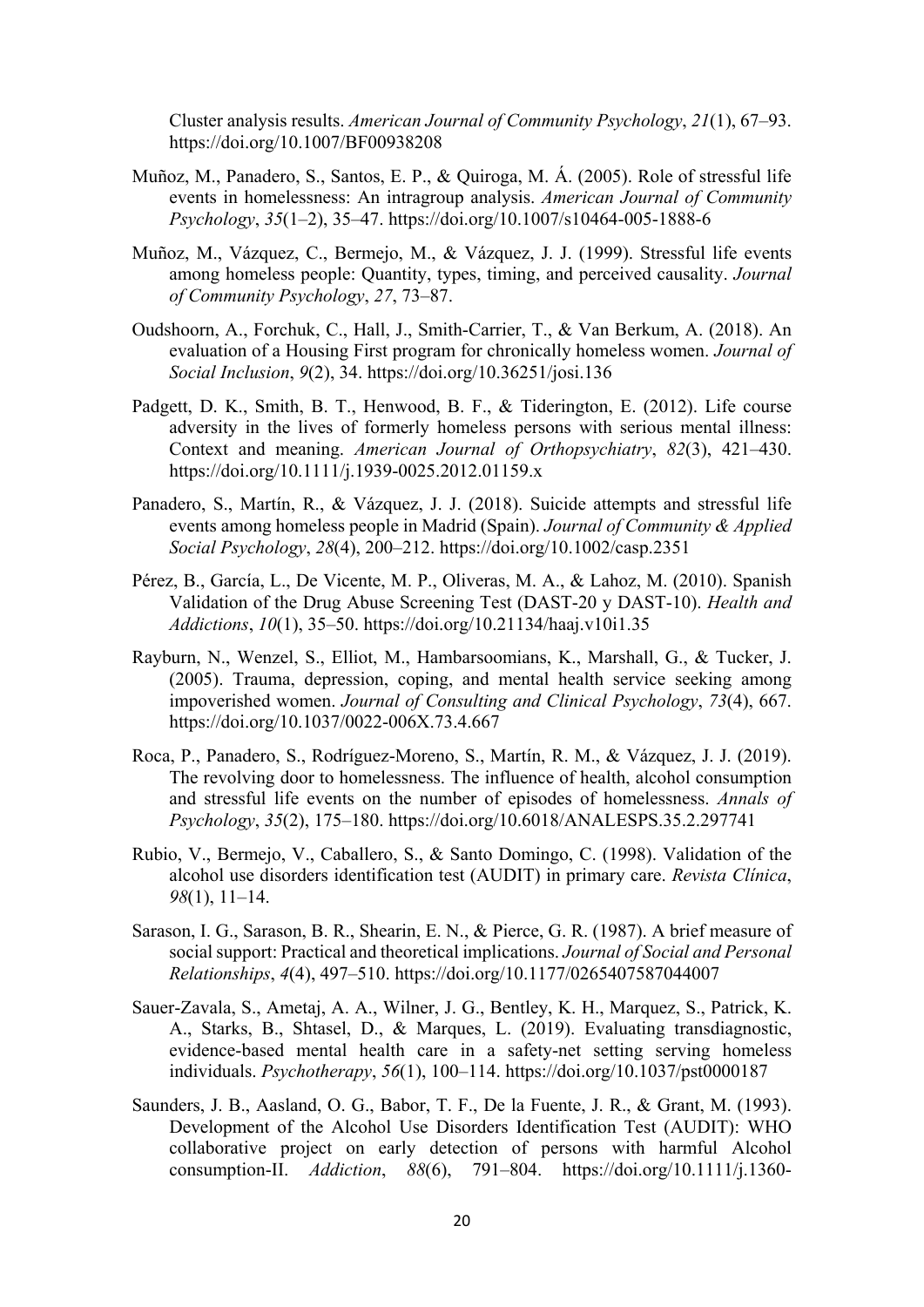0443.1993.tb02093.x

Shelton, K. H., Taylor, P. J., Bonner, A., & Van Bree, M. Den. (2009). Risk factors for homelessness: Evidence from a population-based study. *Psychiatric Services*, *60*(4), 465–472. https://doi.org/10.1176/ps.2009.60.4.465

Skinner, H. (1982). *Guide for using the drug abuse screening test (DAST).*

- Stein, J. A., Leslie, M. B., & Nyamathi, A. (2002). Relative contributions of parent substance use and childhood maltreatment to chronic homelessness, depression, and substance abuse problems among homeless women: Mediating roles of self-esteem and abuse in adulthood. *Child Abuse and Neglect*, *26*(10), 1011–1027. https://doi.org/10.1016/S0145-2134(02)00382-4
- Susser, E. S., Lin, S. P., & Conover, S. A. (1991). Risk factors for homelessness among patients admitted to a state mental hospital. *American Journal of Psychiatry*, *148*(12), 1659–1664. https://doi.org/10.1176/ajp.148.12.1659
- Tam, T. W., Zlotnick, C., & Robertson, M. J. (2003). Longitudinal perspective: Adverse childhood events, substance use, and labor force participation among homeless adults. *American Journal of Drug and Alcohol Abuse*, *29*(4), 829–846. https://doi.org/10.1081/ADA-120026263
- Tsai, J., Kasprow, W., & Kane, V. (2014). National comparison of literally homeless male and female VA service users: entry characteristics, clinical needs, and service patterns. *Women's Health Issues*, *24*(1), e29–e35. https://doi.org/https://doi.org/10.1016/j.whi.2013.09.007
- Tsai, A. C., Weiser, S. D., Dilworth, S. E., Shumway, M., & Riley, E. D. (2015). Violent victimization, mental health, and service utilization outcomes in a cohort of homeless and unstably housed women living with or at risk of becoming infected with HIV. *American Journal of Epidemiology*, *181*(10), 817–826. https://doi.org/10.1093/aje/kwu350
- Tsemberis, S. J. (2010). Housing First: The pathways model to end homelessness for people with mental illness and addiction manual. *European Journal of Homelessness*, *5*(2).
- Vázquez, C., & Muñoz, M. (2001). Homelessness, mental health, and stressful life events: The Madrid experience. *International Journal of Mental Health*, *30*(3), 6–25. https://doi.org/10.1080/00207411.2001.11449522
- Vazquez, C., Muñoz, M., Crespo, M., Guisado, A. B., & Dennis, M. L. (2005). A Comparative Study of the TwelveMonth Prevalence of Physical Health Problems Among Homeless People in Madrid and. *International Journal of Mental Health*. https://doi.org/10.1080/00207411.2005.11043405
- Vázquez, J. J., & Panadero, S. (2019). Suicidal attempts and stressful life events among women in a homeless situation in Madrid (Spain). *American Journal of Orthopsychiatry*, *89*(2), 304–311. https://doi.org/10.1037/ort0000387
- Vázquez, J. J., Panadero, S., & Zúñiga, C. (2017). Content and uniformity of stereotypes and meta‐stereotypes of homeless people in Madrid (Spain). *Journal of Community Psychology*, *45*(1), 128–137. https://doi.org/10.1002/jcop.21836

Vázquez, J. J., Suarez, A., Berríos, A., & Panadero, S. (2019). Stressful life events among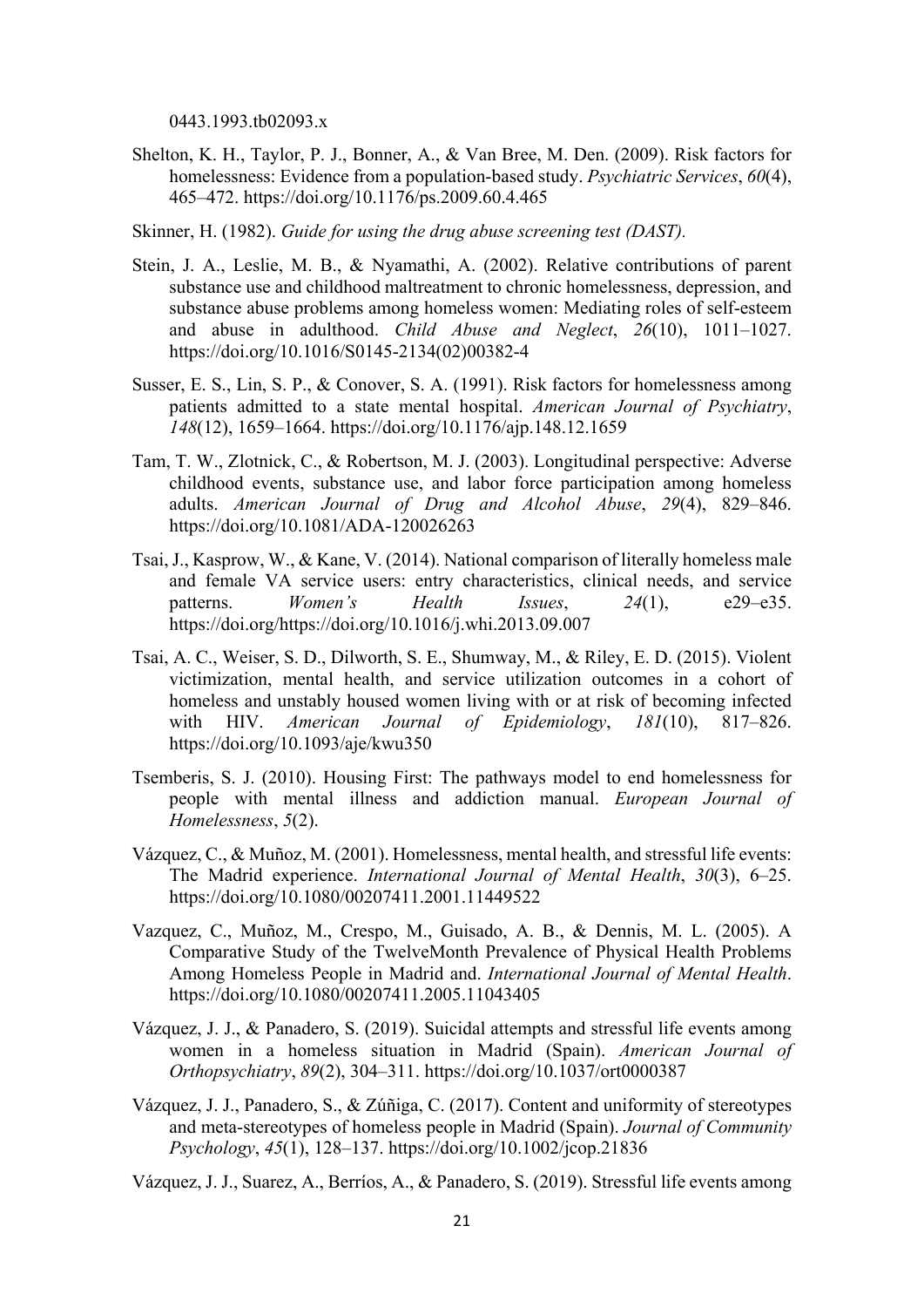homeless people in León (Nicaragua): Quantity, types, timing, and perceived causality. *Journal of Community Psychology*, *47*(1), 176–185. https://doi.org/10.1002/jcop.22102

- Waldron, R., O'Donoghue-Hynes, B., & Redmond, D. (2019). Emergency homeless shelter use in the Dublin region 2012–2016: Utilizing a cluster analysis of administrative data. *Cities*, 94, 143–152. https://doi.org/10.1016/j.cities.2019.06.008
- Zugazaga, C. (2004). Stressful life event experiences of homeless adults: A comparison of single men, single women, and women with children. *Journal of Community Psychology*, *32*(6), 643–654. https://doi.org/10.1002/jcop.20025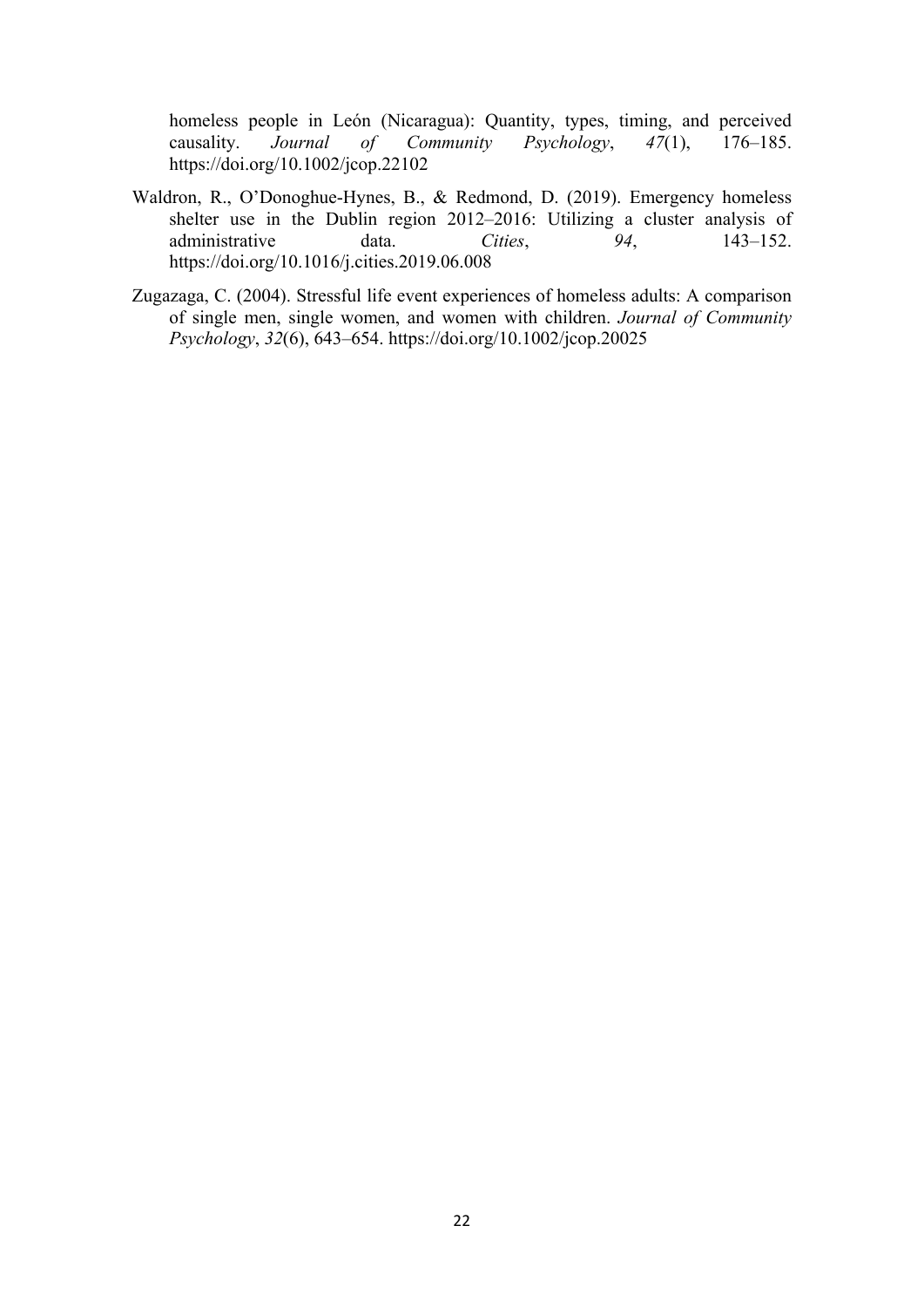# **ANNEX: SUPPLEMENTARY**

# **MATERIALS**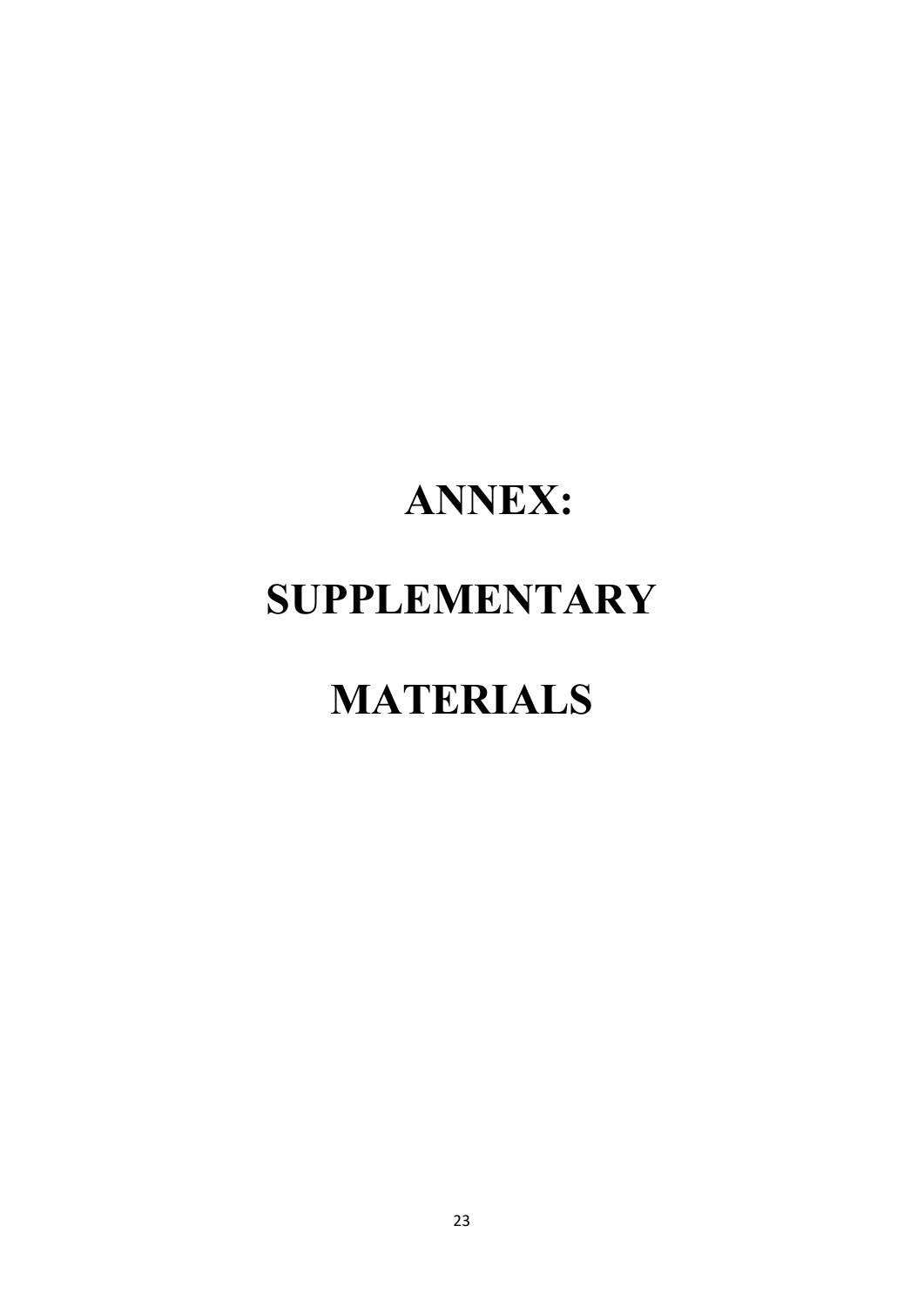# **Method**

# **Measures**

*Supplementary Table 1*.

# *Stressful life events in childhood and adolescence (before 18 years old)*

Major financial problems

Prolonged unemployment of a member of their family

A parent had a physically incapacitating health problem

A parent had a serious mental health problem

A parent had problems with alcohol

A parent had problems with drugs

A parent left the family home

Serious fights and arguments between the parents

Her mother was abused by her partner

Problems of family violence

One of her parents was in prison

Serious conflicts between her and someone in your family

Frequent changes of residence

Thrown out of home

She was abandoned

Ran away from home

Parents divorced or separated

Brought up by people other than their parents

Housing problems in childhood (eviction, inadequate housing conditions, etc.)

Dropped out of school

Expelled from school

Suffered from abuse

Suffered from sexual abuse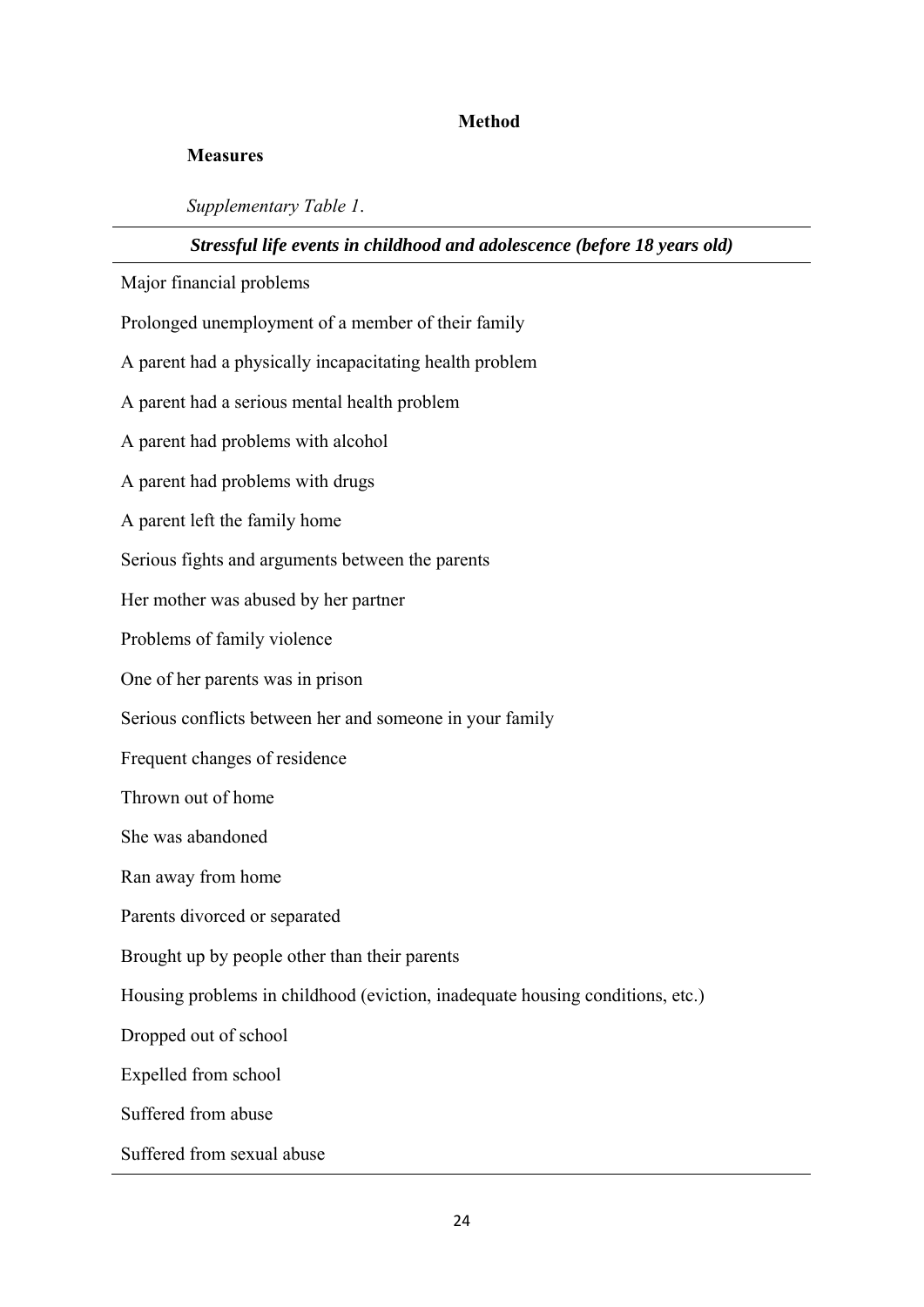| Stressful life events throughout life (after 18 years old) |
|------------------------------------------------------------|
| Death of father                                            |
| Death of mother                                            |
| Death of spouse or partner                                 |
| Death of a child                                           |
| Suffered from a serious illness, injury or accident        |
| Separation or divorce from spouse                          |
| Suffered from serious unemployment problems                |
| Suffered from major financial problems                     |
| Drunk too much at some point in her life                   |
| Abused drugs at some point in her life                     |
| Been in prison                                             |
| Admitted to a psychiatric hospital                         |
| Done work that separated her from her home                 |
| Lost her home due to eviction                              |
| Emigrated from her country of origin                       |
| Left her partner and/or children in their place of origin  |
| Had a serious mental health problem                        |
| Suffered from sexual assault (over 18 years old)           |
| Suffered from abuse by her spouse or partner               |
| Suffered from physical violence                            |
| Had Attempted Suicide                                      |
| Reported to the police                                     |
| Arrested or detained for a crime                           |
| Convicted of a crime                                       |
| Became pregnant without wishing to                         |
| Underwent an abortion                                      |
| Suffered from a miscarriage                                |
| Separation from a child (adoption, abandoned, etc.)        |
| She was a single mother (without a partner)                |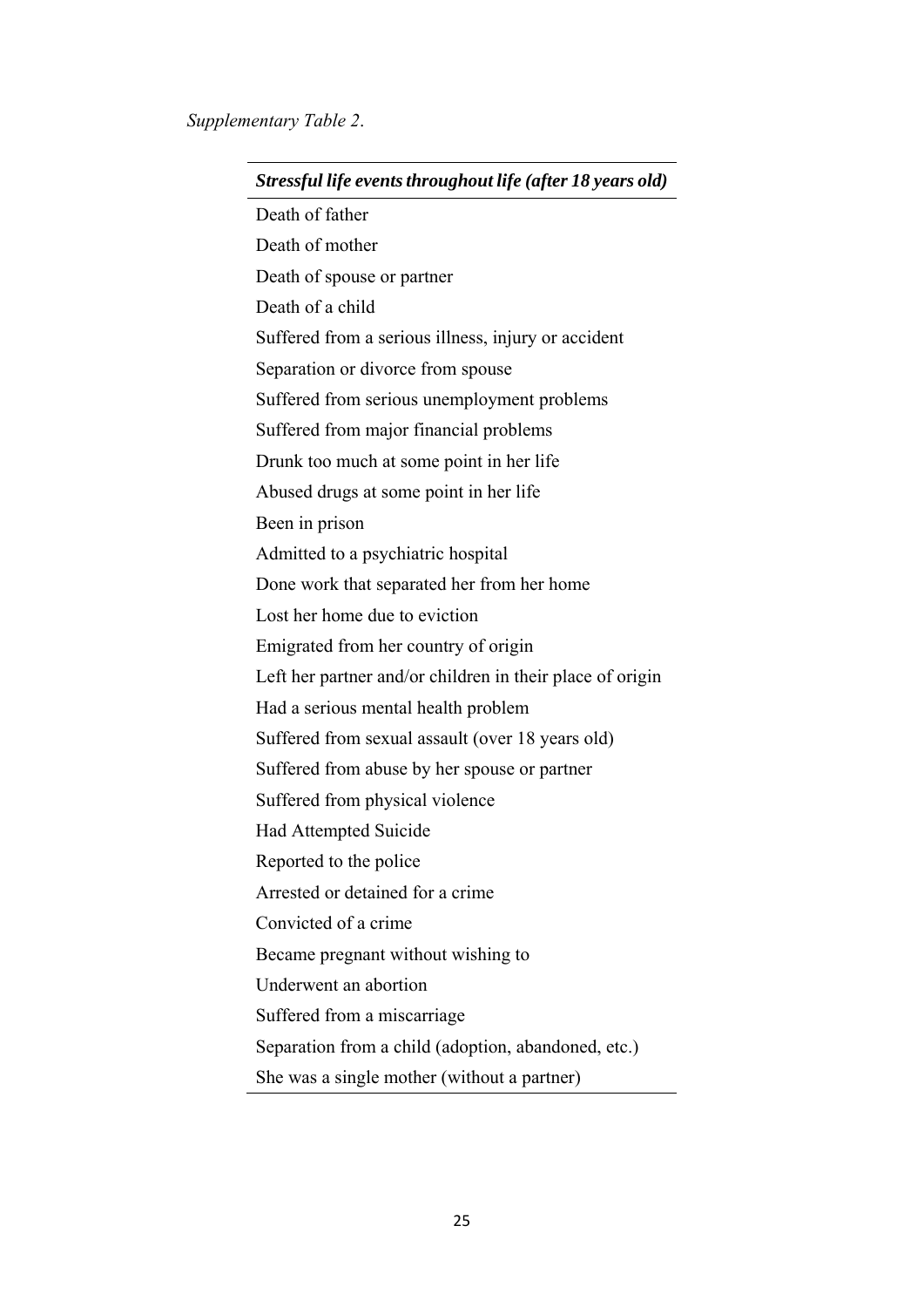# **Results**

# **Cluster Analysis Results**

In line with the data preprocessing criterion of Muñoz et al. (2005), only those SLEs with prevalences higher than 15% were included in the analysis to ensure the significance of the variables. Furthermore, some SLEs with lower prevalences were combined to preserve both events: a) "Parental physical/mental health problem" was the result of combining "a parent had a physically health problem" with "a parent had a mental health problem"; b) "Away from home" of combining "thrown out of home" with "was abandoned"; and c) "Lost your home" of combining "lost your home due to eviction" with "lost your home due to demolition".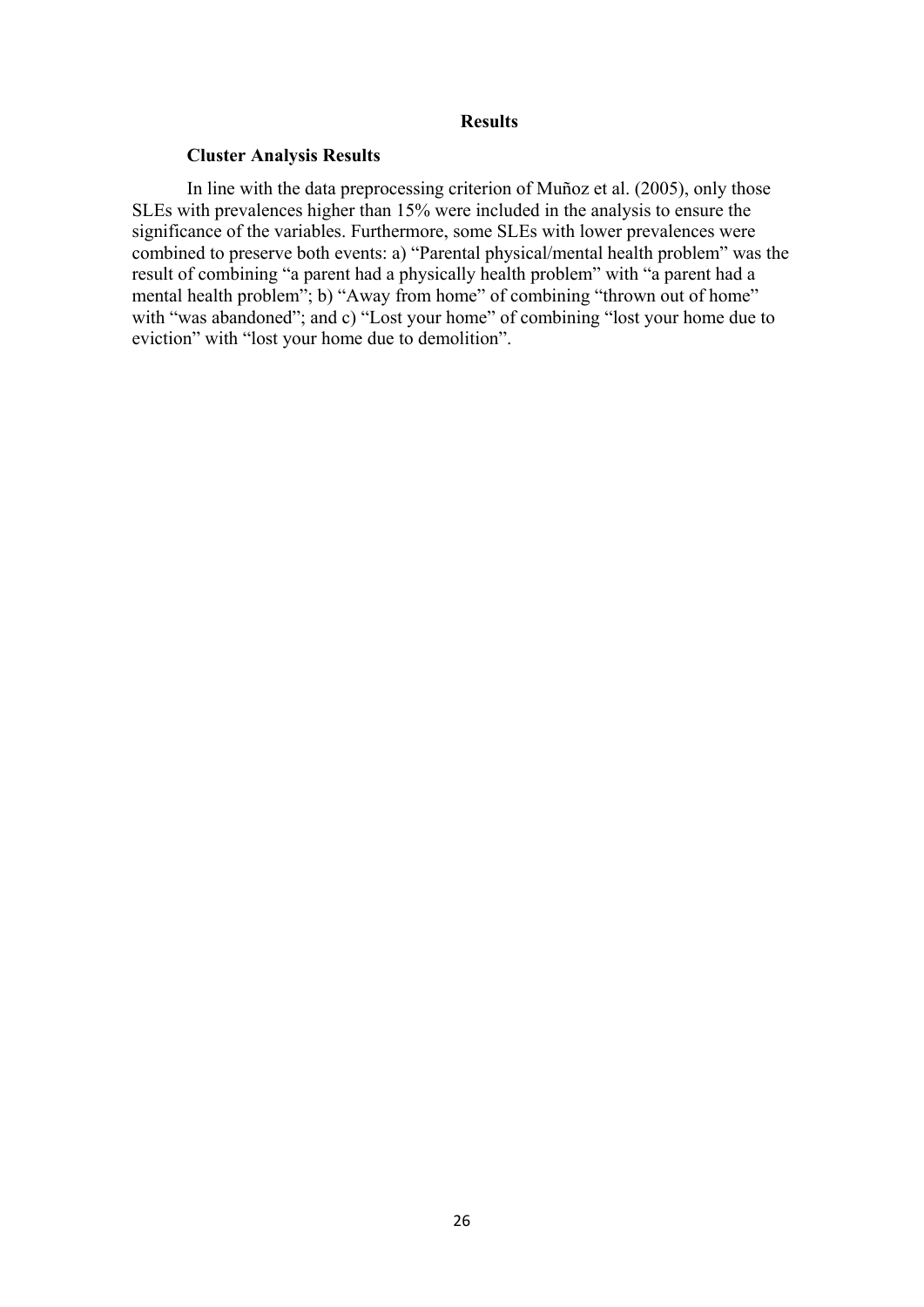*Supplementary Figure 1*: Final cluster centers for the SLEs included in the three-cluster solution.

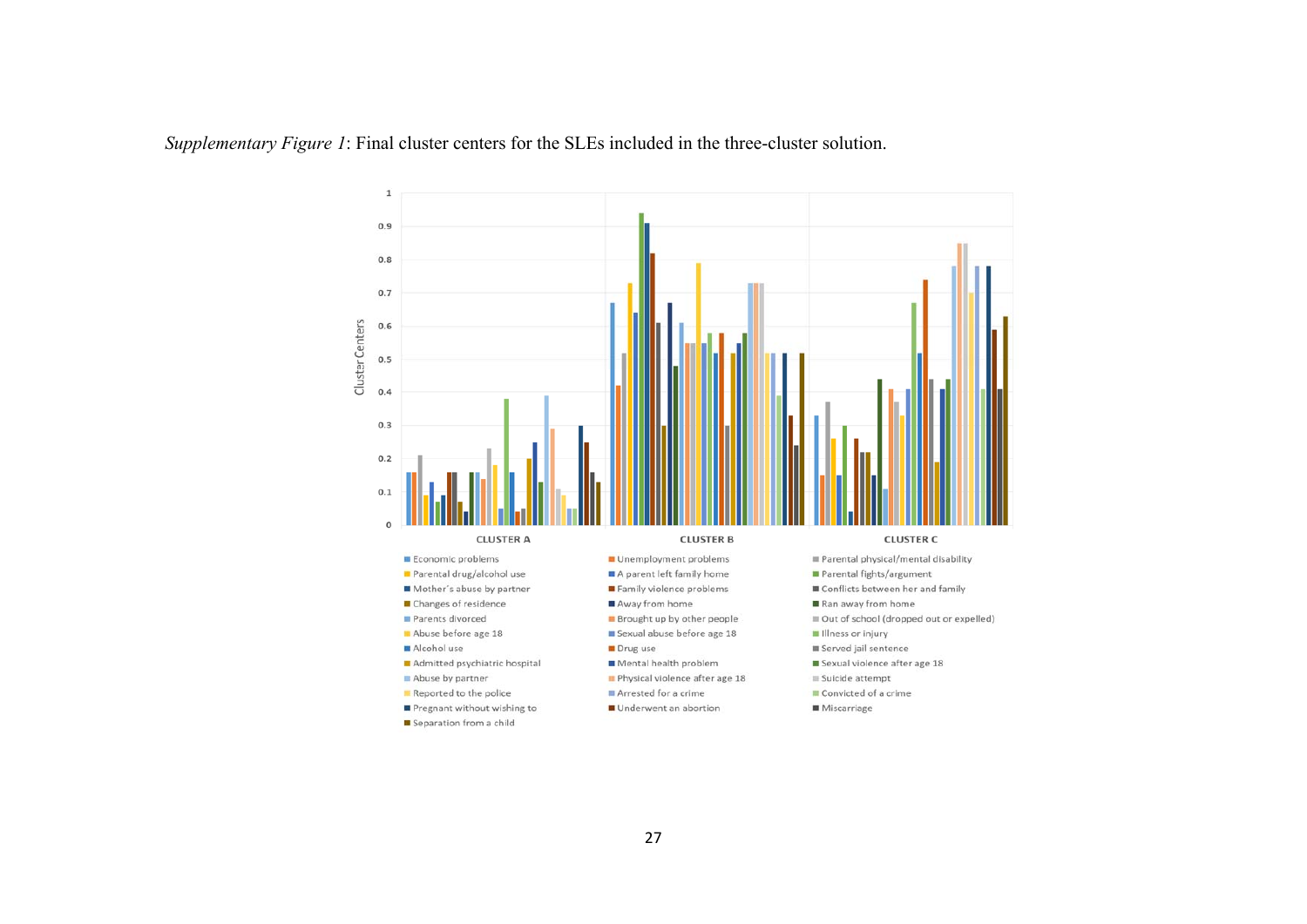|                                         |          | Function 1 Function 2 |
|-----------------------------------------|----------|-----------------------|
| Mother's abuse by partner               | $0.65*$  | $-0.36$               |
| Parental fights/argument                | $0.58*$  | $-0.02$               |
| Family violence problems                | $0.54*$  | $-0.10$               |
| Away from home                          | $0.37*$  | $-0.06$               |
| Conflicts between her and family        | $0.30*$  | 0.07                  |
| Parental drug/alcohol use               | $0.29*$  | $-0.01$               |
| A parent left family home               | $0.27*$  | $-0.10$               |
| Abuse before age 18                     | $0.21*$  | $-0.01$               |
| Sexual abuse before age 18              | $0.21*$  | 0.02                  |
| Parental physical/mental disability     | $0.16*$  | $-0.04$               |
| Age                                     | $-0.14*$ | $-0.09$               |
| Admitted psychiatric hospital           | $0.09*$  | 0.01                  |
| Economic problems                       | $0.09*$  | $-0.01$               |
| Miscarriage                             | $-0.07*$ | 0.04                  |
| Unemployment problems                   | $0.07*$  | $-0.01$               |
| Suicide attempt                         | 0.31     | $0.50*$               |
| Arrested for a crime                    | 0.25     | $0.48*$               |
| Drug use                                | 0.15     | $0.41*$               |
| Physical violence after age 18          | 0.19     | $0.31*$               |
| Convicted of a crime                    | $-0.01$  | $0.31*$               |
| Underwent an abortion                   | 0.02     | $0.26*$               |
| Served jail sentence                    | 0.10     | $0.26*$               |
| Illness or injury                       | 0.08     | $0.25*$               |
| Abuse by partner                        | 0.10     | $0.22*$               |
| Ran away from home                      | 0.02     | $0.20*$               |
| Pregnant without wishing to             | 0.13     | $0.19*$               |
| Reported to the police                  | 0.06     | $0.17*$               |
| Mental health problem                   | 0.00     | $0.16*$               |
| Sexual violence after age 18            | 0.02     | $0.15*$               |
| Parents divorced                        | 0.10     | $-0.14*$              |
| Separation from a child                 | 0.07     | $0.13*$               |
| Changes of residence                    | $-0.01$  | $0.11*$               |
| Duration of homelessness                | 0.09     | $0.10*$               |
| Brought up by other people              | 0.07     | $-0.09*$              |
| Alcohol use                             | 0.00     | $-0.07*$              |
| Out of school (dropped out or expelled) | $-0.02$  | $-0.04*$              |
| Nationality                             | $-0.03$  | $-0.03*$              |

*Supplementary Table 3*: Structure matrix for each discriminant functions.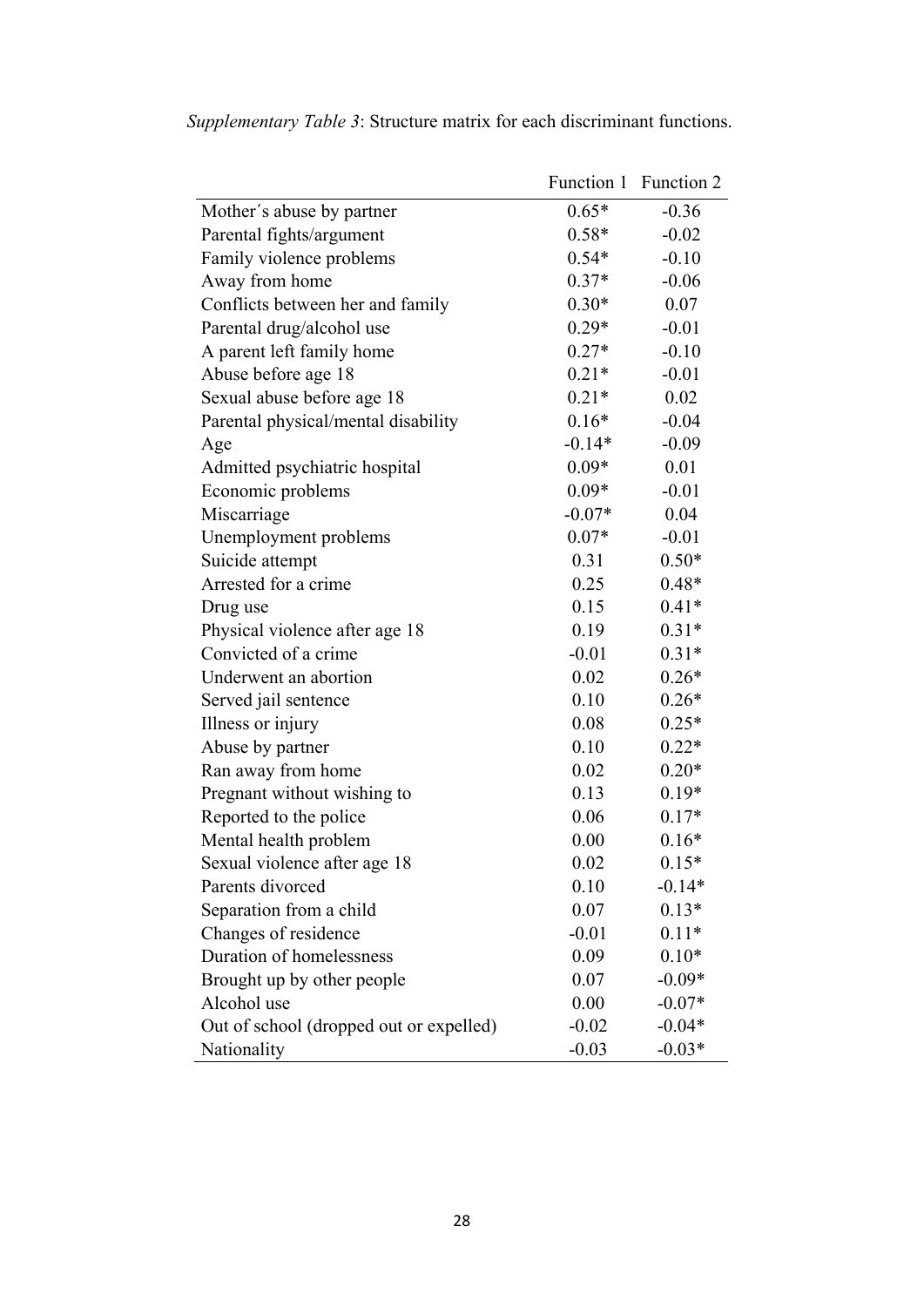# **Subgroup Characterization**

# *Stressful Live Events*

Secondly, Supplementary Table 4 shows the differences in stressful live events among the three clusters. The percentage of childhood SLEs was significantly higher in Cluster B, which yielded a number of striking data: 66.7% of the women in this cluster experienced economic problems in their families; 72.7% had parents with drug or alcohol-related problems; 63.6% had experience of a parent leaving the family home; 93.9% of parental fights or arguments; 90.9% had experience of maternal abuse at the hands of partners; 81.8% had been victims of violence in their family; 60.6% had had conflicts with their families; 66.7% were away from home; 60.6% had divorced parents; and 78.8% were abused, 54.4% sexually before the age of 18. Cluster B was also characterized by SLEs related to mental health, such as mental health problems (54.4%) and psychiatric hospital admissions (51.5%).

As for the remaining SLEs, cluster C yielded a higher percentage of adulthood SLEs, such as drug use (74.1%), physical violence after 18 (85.2%), suicide attempt (85.2%), served jail sentences (44.4%), being reported to the police (70.4%) and being arrested for a crime (77.8%). Cluster C also had a higher percentage of women-specific SLEs, such as undesired pregnancy (77.8%), abortion (59.3%), miscarriage (40.7%) or separation from a child (63%). Finally, there were some SLEs for which Cluster B and C percentages were similar but significantly higher than in Cluster A (characterized by low levels for all SLEs): illness or injury, alcohol use, abuse by partner or criminal conviction.